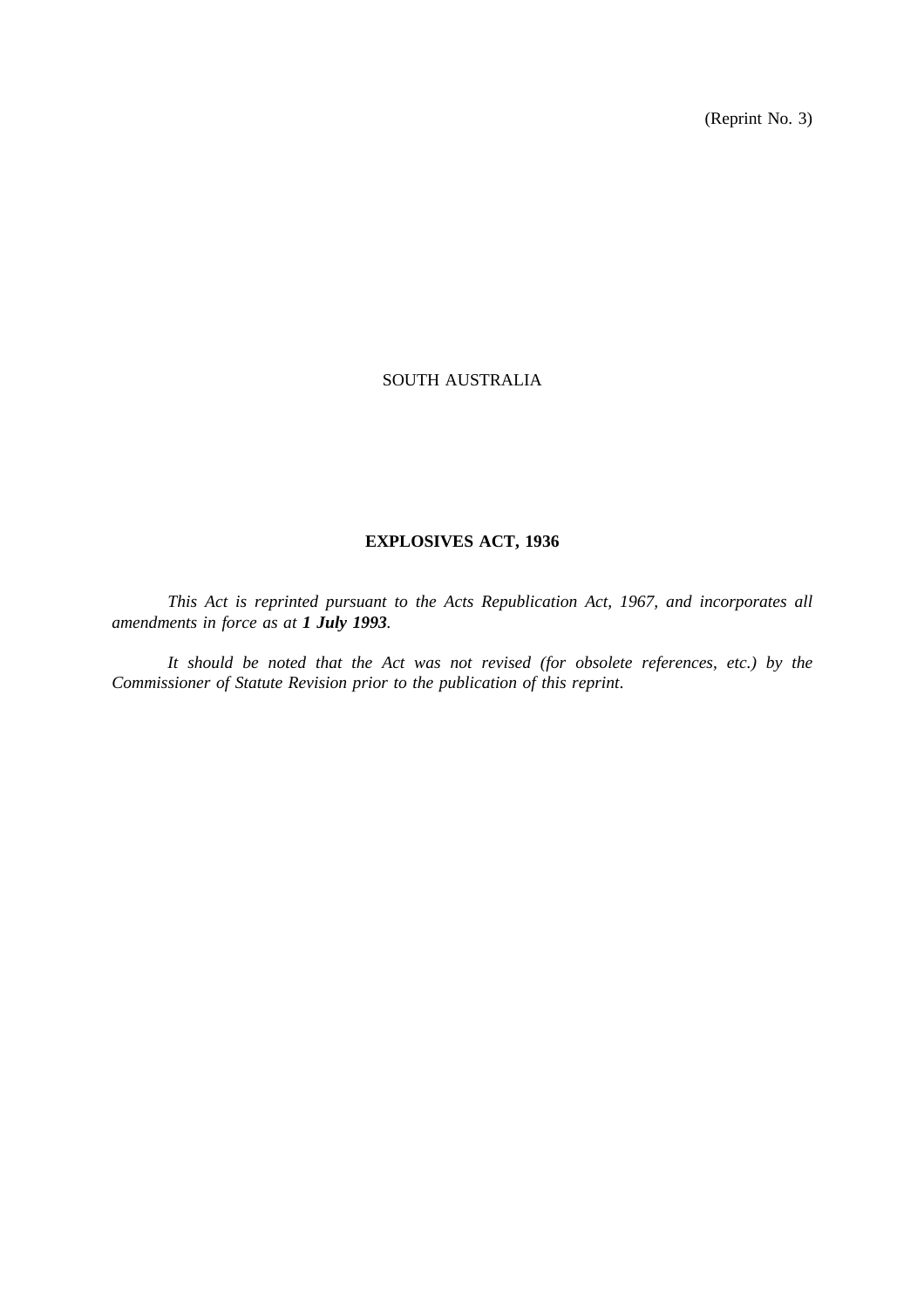## **SUMMARY OF PROVISIONS**

#### PART I PRELIMINARY

### Section

- 1. Short title
- 2. Commencement
- 3. Arrangement<br>4. Interpretation
- Interpretation
- 5. Extension of definition of explosive to other explosive substances
- 6. Definition and classification of explosives
- 7. Exemption of ammunition the property of His Majesty
- 8. Filling, etc., of safety cartridges
- 9. Inspectors

## PART II MANUFACTURE OF EXPLOSIVES

- 10. Persons carrying on certain processes to be deemed manufacturers
- 11. Special rules for regulation of workmen in factory
- 12. Licensing of factories
- 13. Precautions against fire and explosions
- 14. Adjoining places occupied together
- 15. Reconstruction of buildings destroyed by accident

#### PART III CARRIAGE OF EXPLOSIVES

- 16. Restrictions as to carriage of explosives
- 17. Exemption of carrier where consignee, etc., in fault
- 18. Liability of consignor or consignee
- 19. Licences for carriage of explosives

## PART IV STORAGE OF EXPLOSIVES

- 20. Government magazines
- 21. Licensing of private magazines
- 22. Licensing of premises
- 23. Keeping of explosives<br>24. Storage charges in Go
- Storage charges in Government magazines
- 25. Power to sell explosives
- 26. Explosives to be in secure packages
- 27. Testing of explosives in Government magazine
- 28. Sale or transfer to be reported to the officer in charge

## PART IVA

## ACQUISITION OF LAND

- 28a. Definitions
- 28b. Power to acquire land<br>28c. Surrender of mining le
- Surrender of mining leases
- 28d. Power to dispose of surplus land
- 28e. Explosives reserve at Broad Creek
- 28f. Power to fill in Broad Creek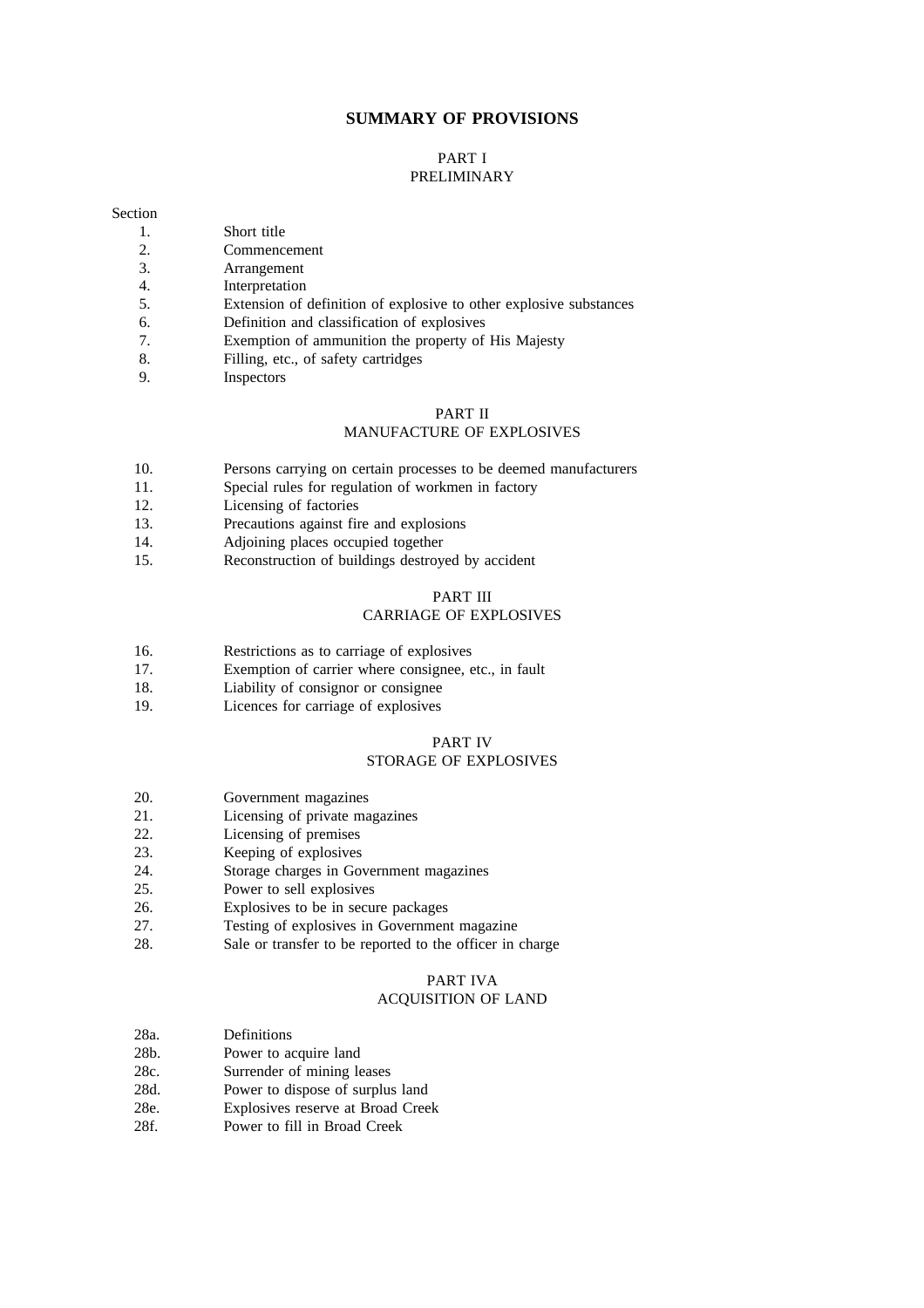## PART V CONTROL OF EXPLOSIVES IN SHIPS

- 29. Vessels arriving with explosives to hoist flag
- 30. Prohibited areas
- 31. Ships carrying explosives
- 32. Procedure at magazine
- 33. Explosives on arrival to be reported
- 34. Explosives removed from ship
- 35. Penalty on going alongside wharves
- 36. Explosives to be landed at the place appointed for the purpose
- 37. Explosives not to be shipped within certain limits
- 38. Control over ships and boats in ports
- 39. Boats carrying explosives to be licensed and provided with tarpaulins
- 40. Power to delegate authority
- 41. Savings as to ships rockets, etc.

## PART VI

## **MISCELLANEOUS**

- 42. Powers of inspectors
- 43. Inspector may be assisted
- 44. Obstructing inspectors
- 45. Protection to inspector<br>46. Powers of the Director
- Powers of the Director
- 47. Deeming provision
- 48. Power to prohibit manufacture, storage, and carriage of specially dangerous explosives
- 49. Factory licence unnecessary in certain cases
- 50. Penalty on and removal of trespassers
- 51. Supplemental provisions as to forfeiture of explosive
- 51a. Offences by bodies corporate
- 51b. Continuing offences
- 51c. Delegation by Director
- 52. Regulations<br>53. Magazines i
- Magazines in municipalities
- 54. Continuance of regulations
- 55. Saving provision
- 56. Summary proceedings
- 57. Financial provision
- 58. Repeal of s. 189 of Harbors Act, 1936

## SCHEDULE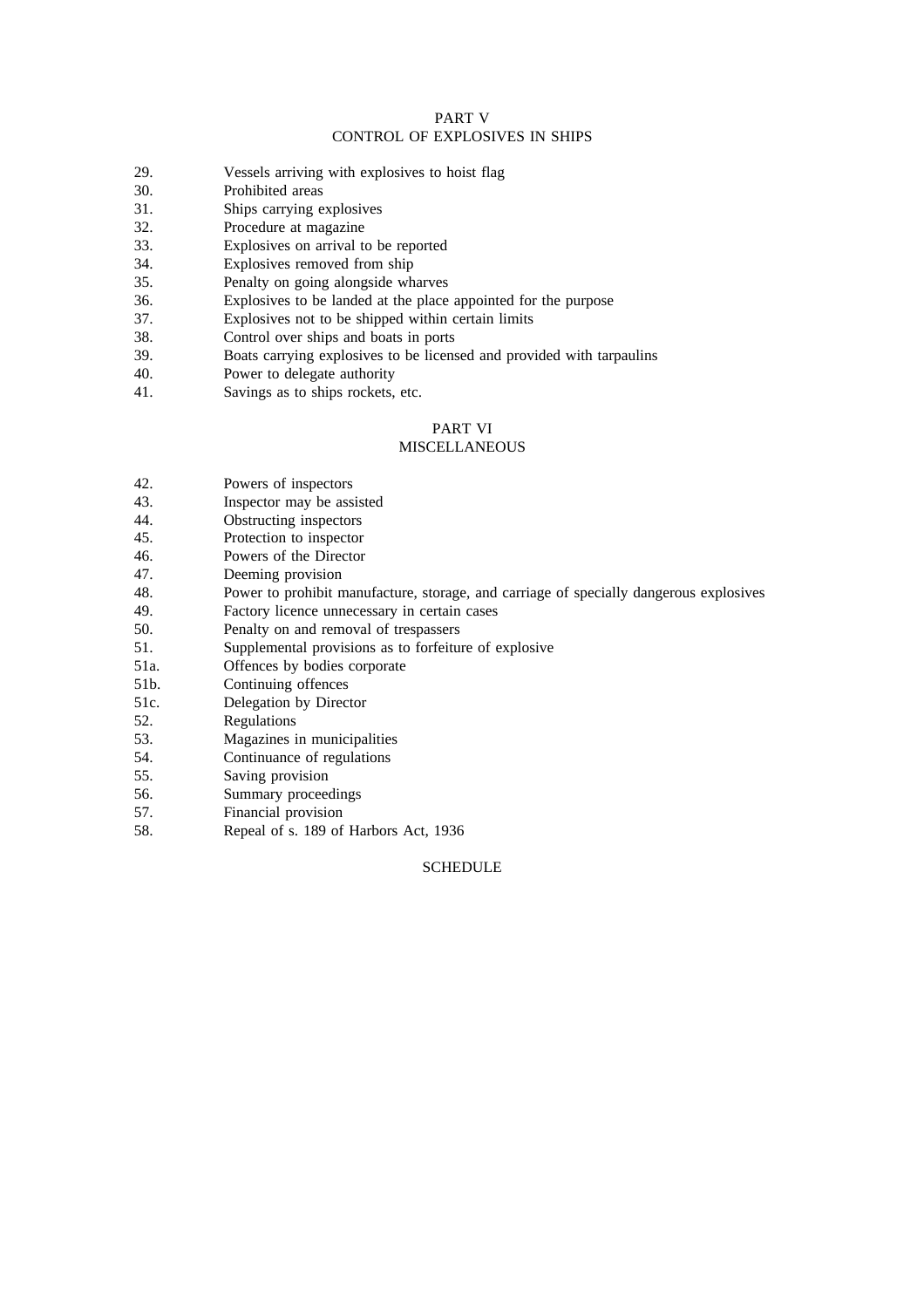#### **EXPLOSIVES ACT, 1936**

being

Explosives Act, 1936, No. 2306 of 1936 [Assented to 19 November  $1936$ ]<sup>1</sup>

as amended by

Explosives Act Amendment Act, 1958, No. 33 of 1958 [Assented to 20 November 1958] Explosives Act Amendment Act, 1962, No. 23 of 1962 [Assented to 25 October 1962] Explosives Act Amendment Act, 1963, No. 15 of 1963 [Assented to 7 November 1963] Harbors Act Amendment Act, 1966, No. 89 of 1966 [Royal Assent proclaimed 2 March 1967]<sup>2</sup> Explosives Act Amendment Act, 1968, No. 61 of 1968 [Assented to 23 December 1968] Explosives Act Amendment Act, 1972, No. 43 of 1972 [Assented to 20 April 1972] Explosives Act Amendment Act, 1974, No. 67 of 1974 [Assented to 10 October 1974] Explosives Act Amendment Act, 1982, No. 5 of 1982 [Assented to 25 February 1982] Explosives Act Amendment Act, 1990, No. 16 of 1990 [Assented to 19 April 1990] Statutes Amendment (Expiation of Offences) Act 1992 No. 71 of 1992 [Assented to 19 November 1992]<sup>3</sup> Statutes Amendment (Chief Inspector) Act 1993 No. 1 of 1993 [Assented to 25 February 1993]<sup>4</sup>

<sup>1</sup> Came into operation 1 July 1937: *Gaz.* 25 March 1937, p. 644.

<sup>2</sup> Came into operation 20 March 1967: *Gaz*. 2 March 1967, p. 681.<br><sup>3</sup> Came into operation 1 March 1993: *Gaz*. 18 February 1993, p. 60

<sup>3</sup> Came into operation 1 March 1993: *Gaz*. 18 February 1993, p. 600.<br><sup>4</sup> Came into operation 1 July 1993: *Gaz*. 17 June 1993, p. 1974

<sup>4</sup> Came into operation 1 July 1993: *Gaz*. 17 June 1993, p. 1974.

*Note: 1. Asterisks indicate repeal or deletion of text.*

*2. For the legislative history of the Act see Appendix 1. Entries appearing in the Appendix in bold type indicate the amendments incorporated since the last reprint.*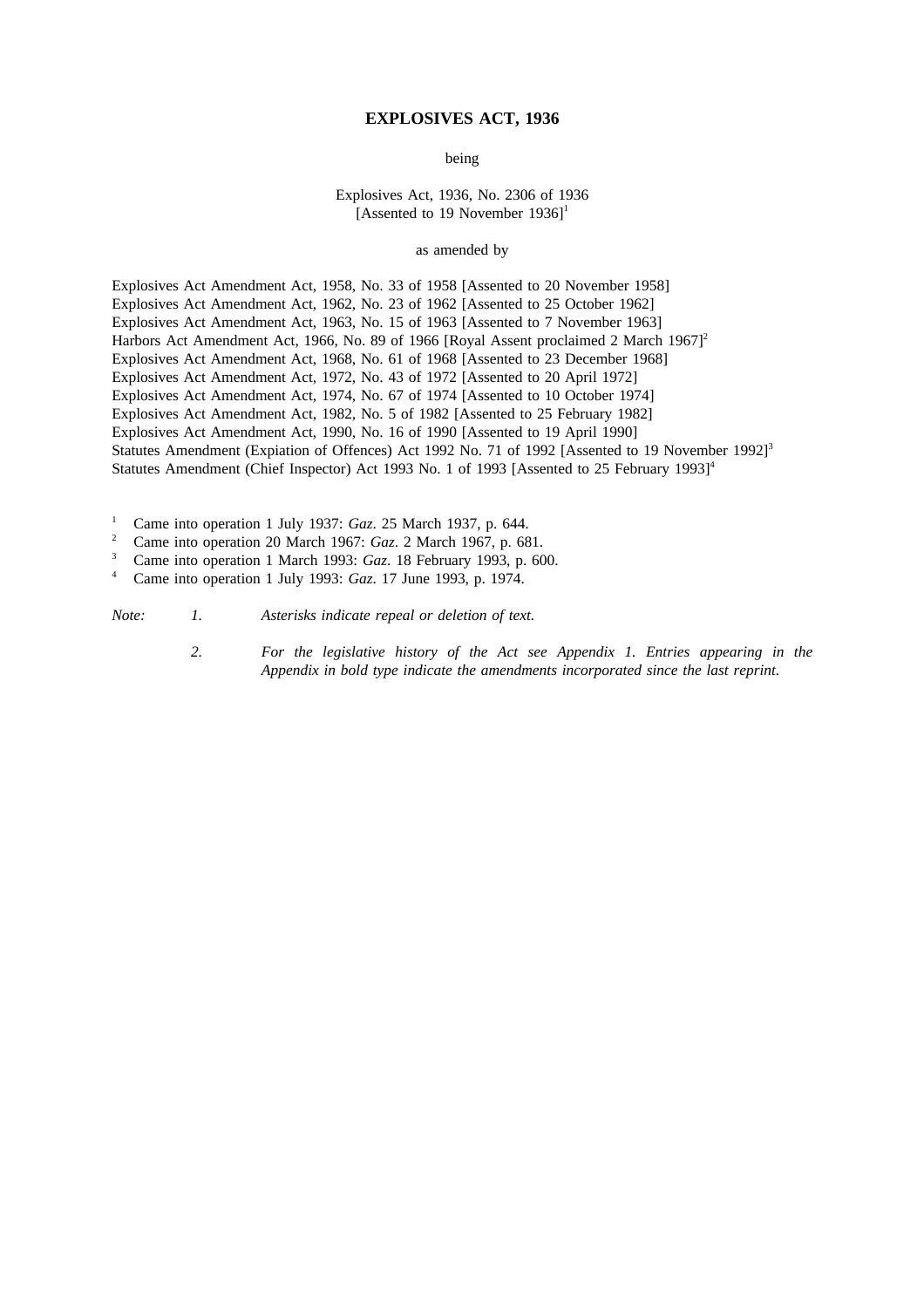## **An Act to consolidate and amend the law relating to explosives.**

BE IT ENACTED by the Governor of the State of South Australia, with the advice and consent of the Parliament thereof, as follows:

## PART I

## PRELIMINARY

## **Short title**

**1.** This Act may be cited as the *Explosives Act, 1936*.

## **Commencement**

**2.** This Act shall come into operation on a day to be fixed by proclamation.

### **Arrangement**

**3.** The provisions of this Act are arranged as follows:—

PART I—Preliminary. PART II—Manufacture of explosives. PART III—Carriage of explosives. PART IV—Storage of explosives. PART IVA—Acquisition of Land. PART V—Control of explosives in ships. PART VI-Miscellaneous.

## **Interpretation**

**4.** In this Act, unless the context or subject matter otherwise requires—

\*\*\*\*\*\*\*\*\*\*

"boat" means every vessel not a ship as herein defined which is used in navigation in any inland water or any port, whether propelled by oars or otherwise:

"the Director" means—

- *(a)* the person for the time being holding, or acting in, the office of the Chief Executive Officer of the Department of the Minister to whom the administration of this Act is committed;
- or
- *(b)* any other person directed by the Minister to exercise the powers of the Director under this Act: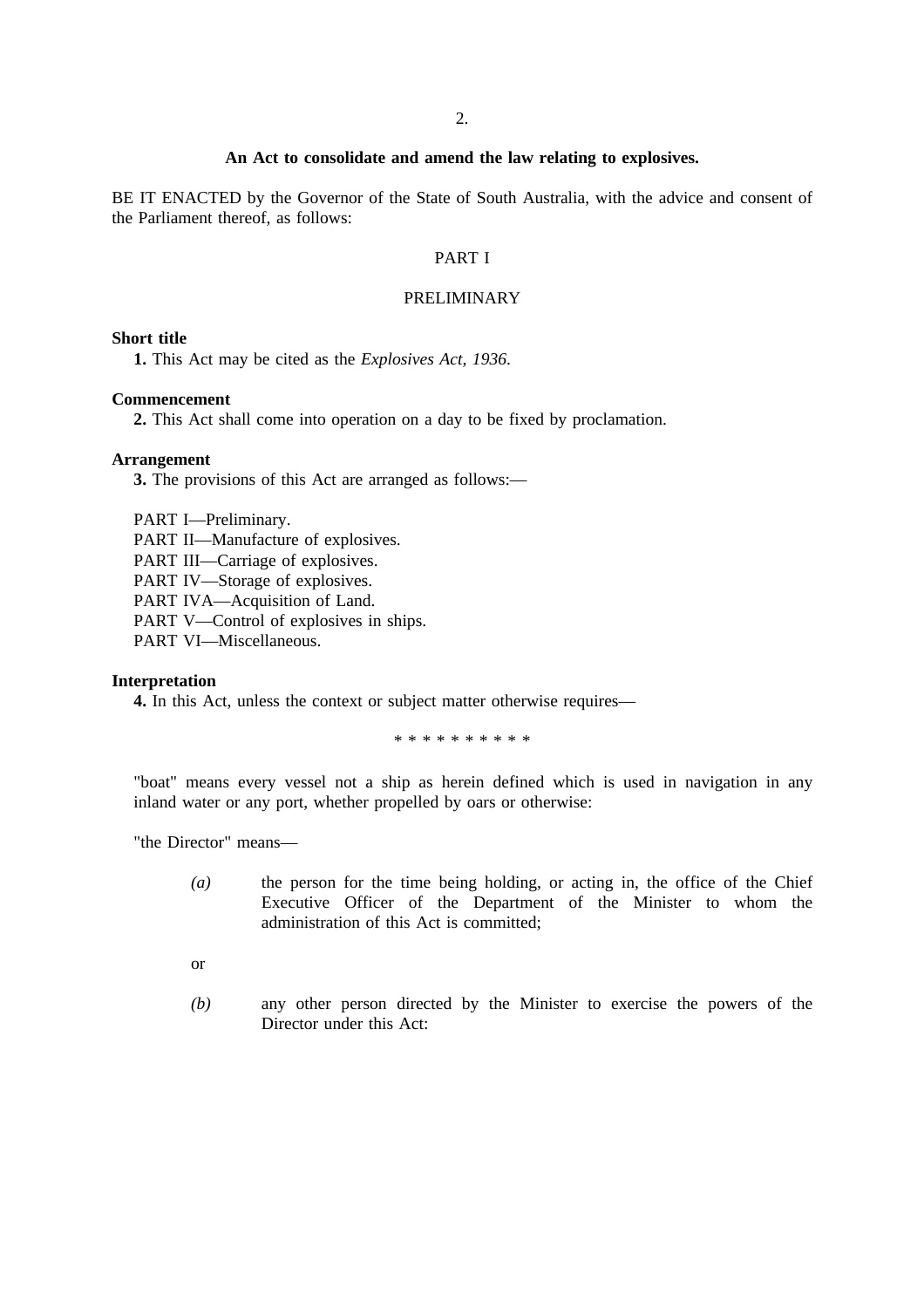"explosive" means—

- *(a)* gunpowder, nitro-glycerine, all compounds and mixtures containing nitro-glycerine, gun-cotton, blasting powder, fulminate of mercury or of other metal, coloured fires, and every other substance, whether similar to those abovementioned or not, used or manufactured with a view to produce a practical effect by explosion or a pyrotechnic effect; and
- *(b)* fog-signals, fireworks, fuses, rockets, percussion caps, detonators, cartridges, ammunition of all descriptions, and every adaptation of preparation of an explosive as above defined:

"factory" means a factory duly licensed for the manufacture of any explosives:

"inspector" means an inspector of explosives:

"licensed magazine" means a magazine in respect of which a licence is in force under section 21 of this Act:

"licensed premises" means premises in respect of which a licence is in force under section 22 of this Act:

"magazine" includes any hulk appointed for the storage of explosives:

"magazine-keeper" means the person in charge of any Government magazine:

"master" includes every person (except a pilot) having command or charge of a ship, and when used in reference to any boat belonging to a ship means the master of the ship, and when used in reference to any other boat includes every person having command or charge of the boat:

"Minister" means the Minister of the Crown to whom for the time being the administration of this Act is committed by the Governor:

"port" includes harbour, haven, roadstead, channel, and navigable creek, river, or lake:

"prescribed quantity of any explosive" means the quantity of any particular kind of explosive or of several different kinds prescribed by regulation for the purposes of the section in which the expression is used:

"ship" includes every description of vessel used in sea navigation, whether propelled by oars or otherwise:

"vehicle" includes any carriage, wagon, cart, truck, vehicle, or other means of conveying goods or passengers by land in whatever manner the same may be propelled.

*Note: For definition of divisional penalties (and divisional expiation fees) see Appendix 2*.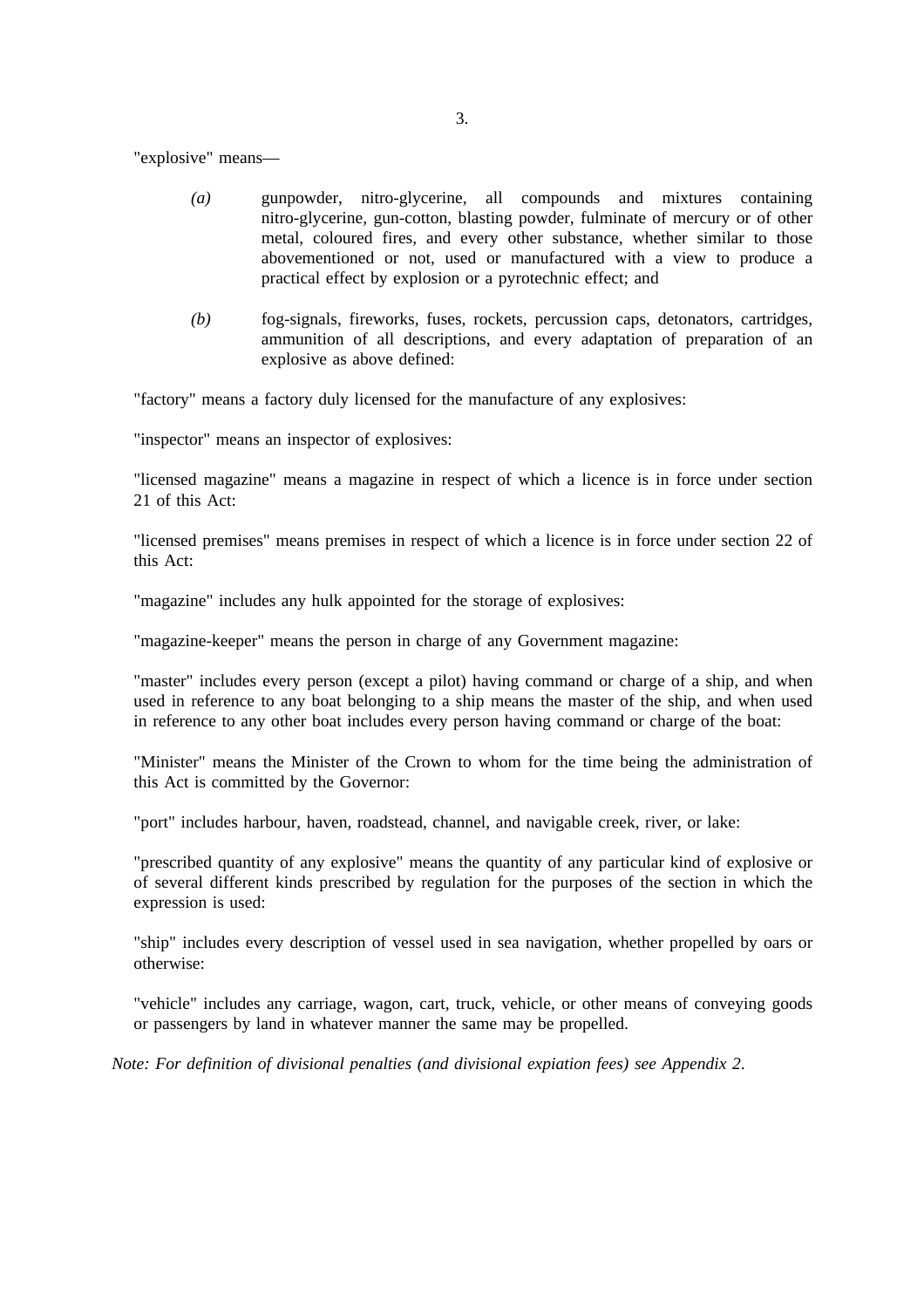### **Extension of definition of explosive to other explosive substances**

**5.** (1) The Governor may from time to time by proclamation declare that any substance which appears to be specially dangerous to life or property by reason of its explosive properties or any component of any such substance shall be deemed to be an explosive within the meaning of this Act or any Part of this Act, and the provisions of this Act, or, as the case may be, the Part (subject to such exemptions, limitations, and restrictions as may be specified in the proclamation) shall accordingly extend to that substance in like manner as if it were included in the term "explosive".

(2) The Governor may by proclamation revoke any such proclamation.

#### **Definition and classification of explosives**

**6.** (1) The Director may from time to time, with the consent of the Governor, define for the purposes of this Act the composition, quality, and character of any explosive, and may classify explosives.

(2) Where the composition, quality, or character of any explosive has been defined as aforesaid, any article alleged to be that explosive which differs from the definition in composition, quality, or character, whether by reason of deterioration or otherwise, shall not be deemed for the purposes of this Act to be the explosive so defined.

(3) Any definition made pursuant to section 364 of the *Marine Board and Navigation Act, 1881*, shall, until varied or revoked by a definition made pursuant to this section, be deemed to be a definition made pursuant to this section.

### **Exemption of ammunition the property of His Majesty**

**7.** Nothing in this Act shall extend to or be construed to apply to any ammunition the property of His Majesty or of His Majesty's Government of the Commonwealth of Australia or of His Majesty's Government of South Australia, nor to the authorized carriage of ammunition to or from any of the King's ships or to or from any ships belonging to or used in the service of His Majesty's Government of the Commonwealth or of South Australia, or the King's magazines.

### **Filling, etc., of safety cartridges**

**8.** Nothing in this Act shall be deemed to prohibit the filling, carrying, conveying, or storing of any safety cartridges for private use only, and not for sale, in such quantities as may be prescribed by regulation.

### **Inspectors**

**9.** (1) The Minister may, by notice in the *Gazette*, appoint a person to be an inspector of explosives for the purposes of this Act.

(2) Each inspector must be furnished with an appropriate identity card.

(3) An inspector must produce the identity card for inspection by any person who questions his or her authority to exercise the powers of an inspector under this Act.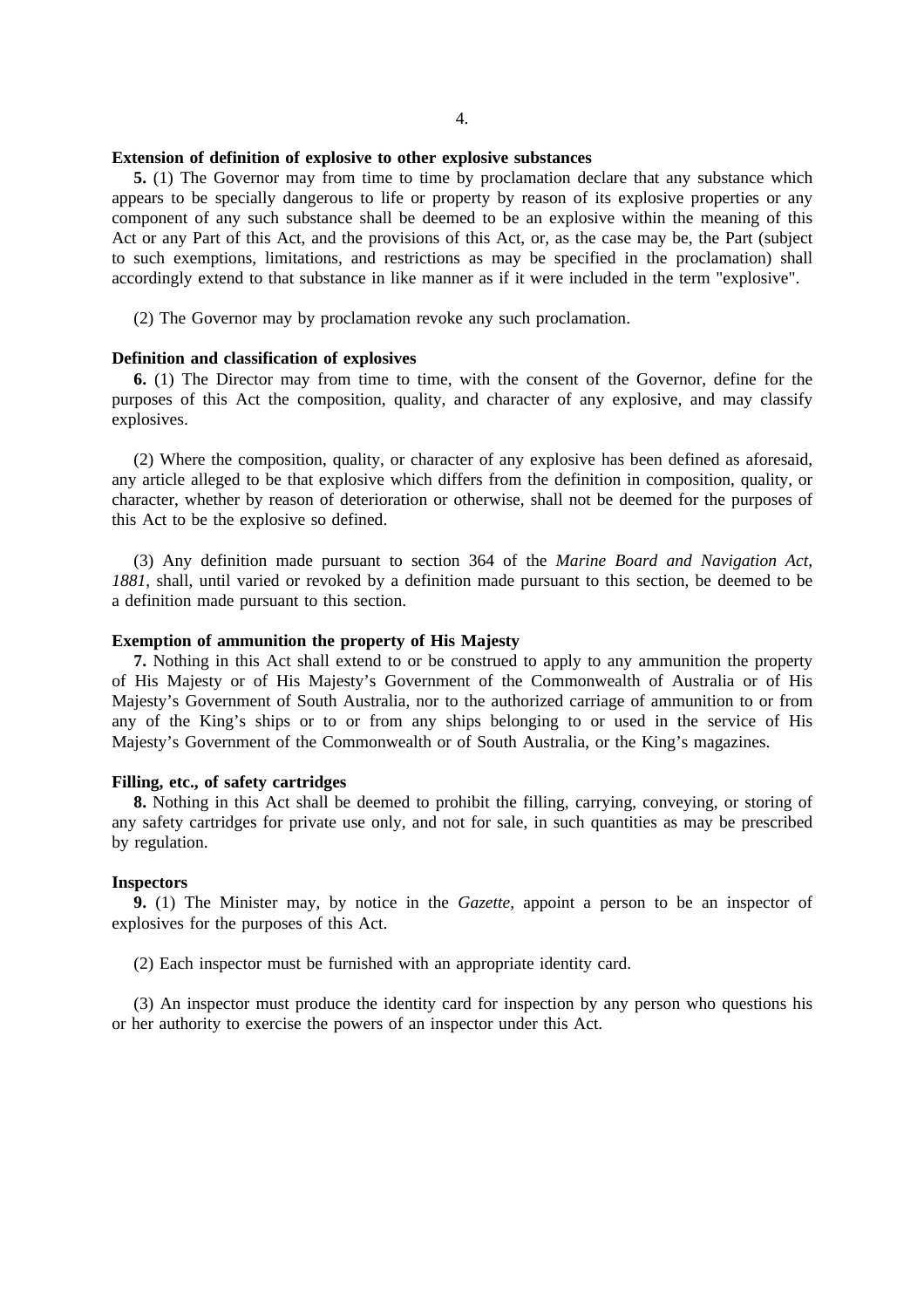#### PART II

### MANUFACTURE OF EXPLOSIVES

#### **Persons carrying on certain processes to be deemed manufacturers**

**10.** Every person who carries on any of the following processes, namely, the process of dividing into its component parts or otherwise breaking up or unmaking any explosive or making fit for use any damaged explosive, or the process of remaking, altering, or repairing any explosive, shall be subject to the provisions of this Part, as if he manufactured an explosive, and the expression "manufacture" shall in this Part be construed accordingly.

#### **Special rules for regulation of workmen in factory**

**11.** (1) Every occupier of a factory shall, with the sanction of the Minister, make special rules for the regulation of the persons managing or employed in or about the factory with a view to secure the observance of this Part therein and the safety and proper discipline of the said persons and the safety of the public.

(2) There may be annexed to any breach of special rules made in pursuance of this section such penalties not exceeding a division 9 fine for each offence as may be deemed just.

(3) The occupier may, and if required by the Minister shall, with the sanction of the Minister repeal, alter, or add to any special rules made in pursuance of this section.

(4) If an occupier is required by the Minister to make, repeal, alter, or add to any rules under this section, and fails within three months after such requisition to comply therewith to the satisfaction of the Minister, the Minister may make, repeal, alter, or add to the special rules, and anything so done by the Minister shall have effect as if done by the occupier with the sanction of the Minister.

(5) Section 38 of the *Acts Interpretation Act, 1915*, shall apply to all such rules and to the repeal, alteration, or addition to any such rules.

## **Licensing of factories**

**12.** (1) The manufacture of any explosive shall not nor shall any process of such manufacture be carried on except at a factory licensed for the same under regulations made or for the time being in force under this Act: Provided that nothing in this section shall apply to the making of a small quantity of explosive for the purpose of chemical experiment, and not for practical use or for sale.

(2) Every person who manufactures any explosive, or carries on any process of such manufacture at any place at which he is not allowed by this section so to do, shall be deemed to manufacture an explosive at an unauthorized place.

(3) A person who manufactures an explosive at an unauthorized place is guilty of an offence.

Penalty: *(a)* in the case of a body corporate—division 3 fine;

*(b)* in any other case—division 6 fine or division 6 imprisonment, or both.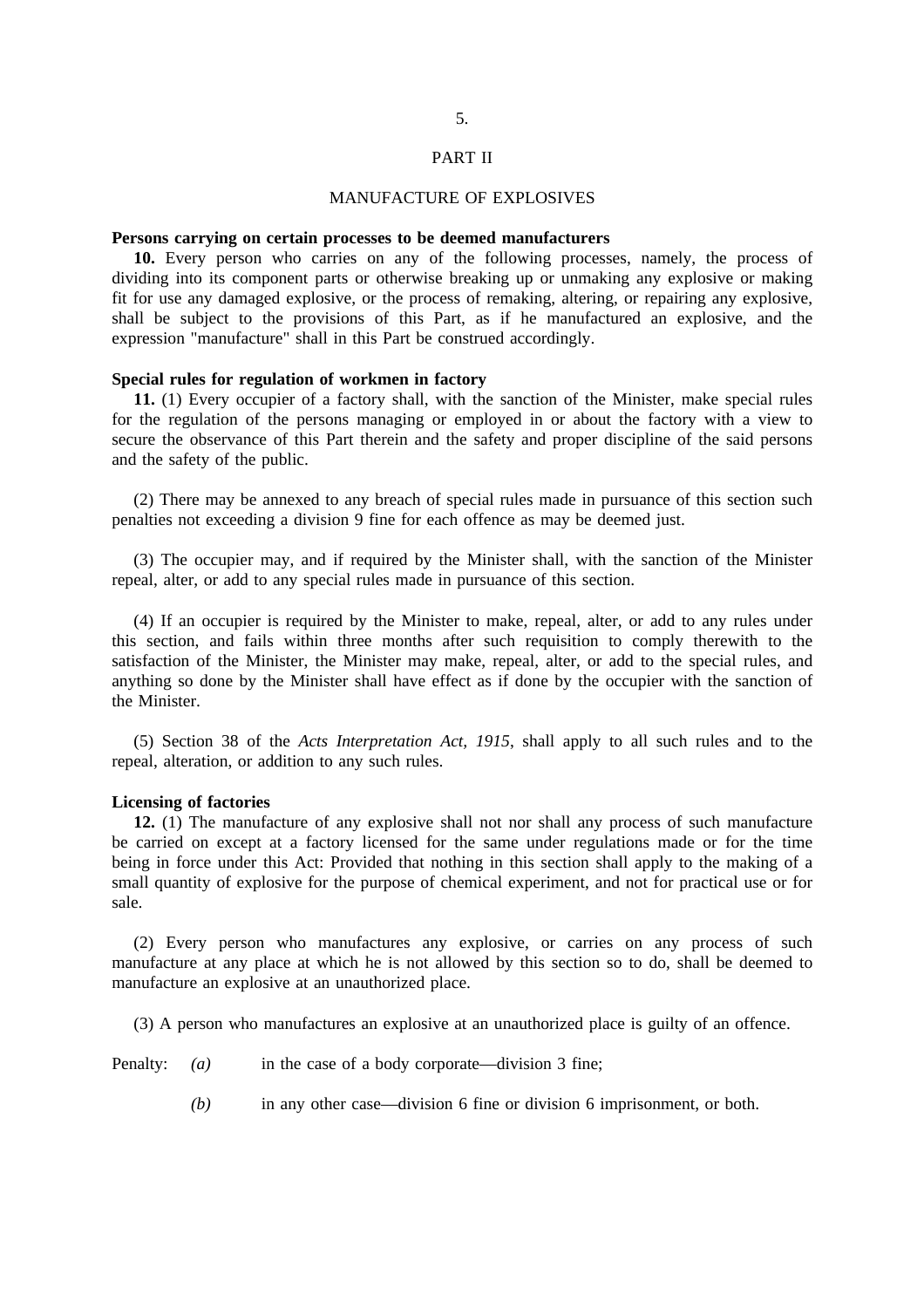(4) Where an explosive is manufactured at an unauthorized place, all or any part of the explosive or the ingredients of any explosive found in or about the place of manufacture or in the possession or under the control of a person convicted under this section may be forfeited to the Crown by a court of summary jurisdiction.

#### **Precautions against fire and explosions**

**13.** (1) The occupier of every factory and every person employed in or about the same shall take all due precaution for the prevention of accidents by fire or explosion in the same, and for preventing unauthorized persons having access to the factory or to the explosives therein, and shall abstain from any act whatever which tends to cause fire or explosion and is not reasonably necessary for the purpose of the work in the factory.

Penalty: *(a)* in the case of a body corporate—division 3 fine;

*(b)* in any other case—division 6 fine or division 6 imprisonment, or both.

\*\*\*\*\*\*\*\*\*\*

## **Adjoining places occupied together**

**14.** For the purposes of the provisions of this Part and the regulations with respect to the manufacture and keeping of explosives, all buildings and places adjoining each other and occupied together shall be deemed to be the same factory, and shall accordingly be included in one licence.

## **Reconstruction of buildings destroyed by accident**

**15.** (1) Where an accident by explosion or fire occurs in and wholly or partly destroys a factory, the factory shall not be reconstructed and any further supply of an explosive shall not be put therein except with the permission of the Minister, and any explosive put therein in contravention of this section shall be deemed to be manufactured in an unauthorized place, and the offence may be punished accordingly: Provided that this enactment shall not prevent the reconstruction of a factory magazine in any lawfully existing factory upon such site in the factory and with such precautions as seem reasonable to the Minister, due regard being had to the working of the factory as well as to the safety of the public and of the persons employed therein.

(2) Where an accident by explosion or fire in a factory wholly or partly destroys any building of the factory as to which an inspector has previously to the accident sent to the occupier a notice that the building is unduly near to some building or work outside the factory, the building shall be reconstructed only upon such site in the factory and with such precautions as may seem reasonable to the Minister, due regard being had to the working of the factory as well as to the safety of the public and of the persons employed therein.

(3) Where an accident by explosion or by fire in a factory wholly or partly destroys two or more buildings in the factory, not more than one of such buildings shall be reconstructed except with the permission of the Minister: Provided that this subsection shall not apply to any building in a lawfully existing factory if either, both, or all such buildings are incorporating mills, or if as regards any other buildings an inspector has not previously to the accident sent to the occupier a notice that the buildings are unduly near to each other.

(4) Where a building is constructed on a different site in pursuance of this section, the necessary alterations shall be made in the licence, and the alterations shall be deemed to be part of the licence.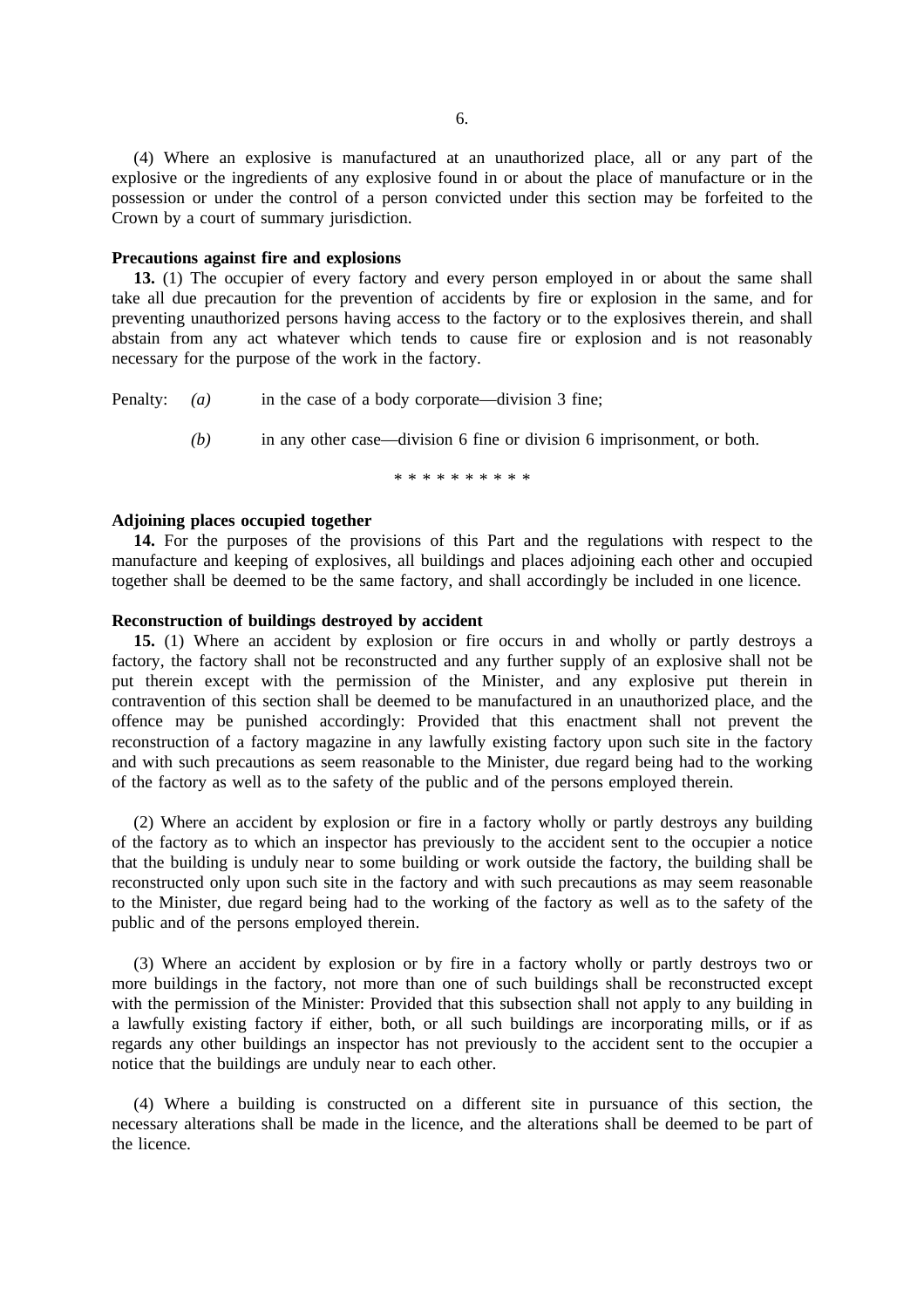7.

(5) The reconstruction of any building in contravention of this section shall be deemed to be a breach of the terms of the licence, and shall be punished accordingly.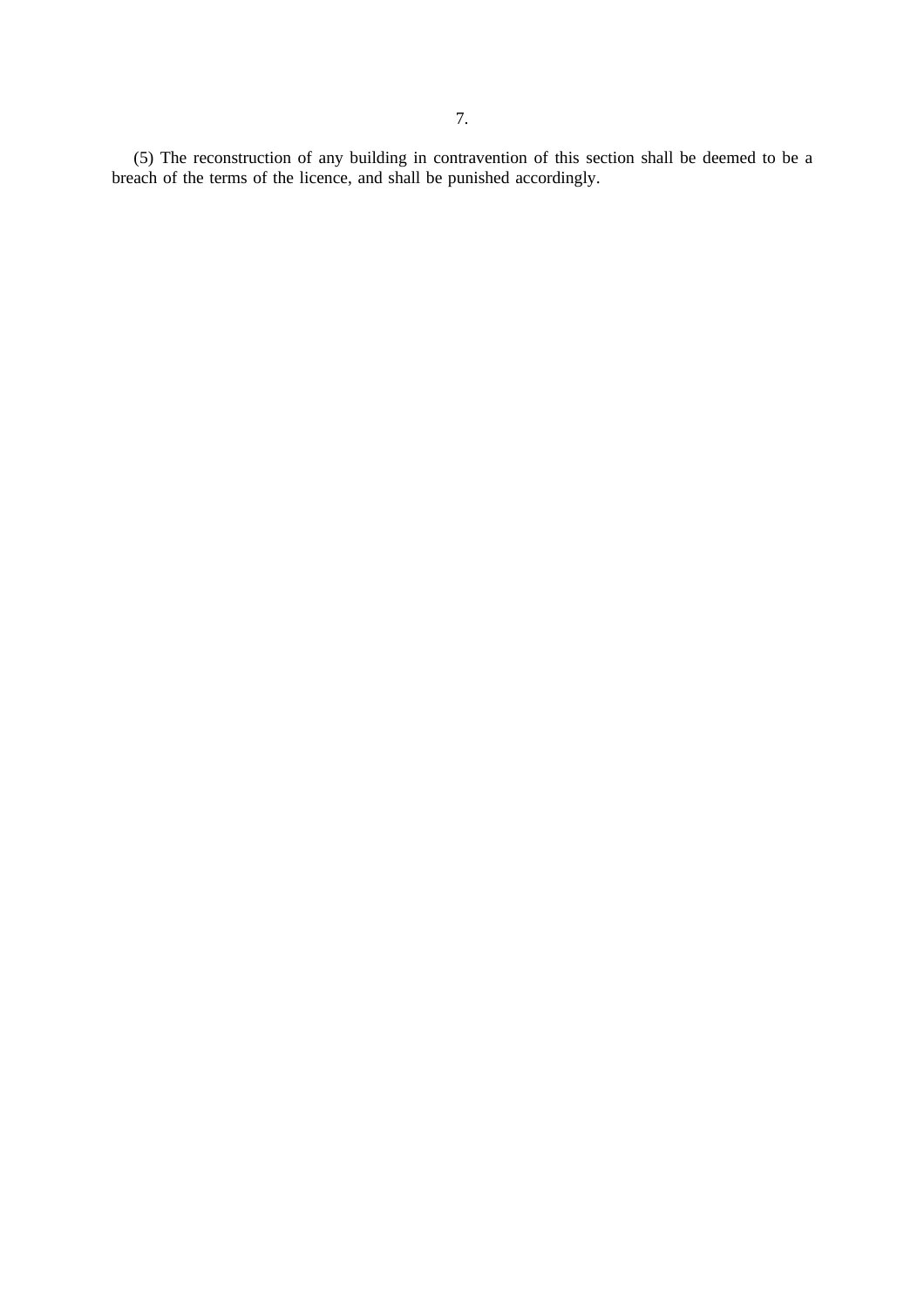#### PART III

## CARRIAGE OF EXPLOSIVES

#### **Restrictions as to carriage of explosives**

**16.** (1) No explosive shall be carried in or on or by means of any vehicle or any railway unless—

- *(a)* the quantity of the explosive does not exceed the prescribed quantity of any explosive; and
- *(b)* the explosive is carried in such manner and under such conditions as may be prescribed by any regulation under this Act.

(2) A person who carries an explosive or causes an explosive to be carried in contravention of this section is guilty of an offence.

- Penalty: *(a)* in the case of a body corporate—division 3 fine;
	- *(b)* in any other case—division 6 fine or division 6 imprisonment, or both.

### **Exemption of carrier where consignee, etc., in fault**

**17.** Where a carrier is prevented from complying with this Part by the wilful act, neglect, or default of the consignor or consignee of the explosive or other person, or by the improper refusal of the consignee or other person to accept delivery of the explosive, the conviction of the consignor, consignee, or other person shall exempt the carrier from any penalty under this Part.

#### **Liability of consignor or consignee**

**18.** A consignor, consignee or other person who by wilful act, neglect or default, or by improper refusal to accept delivery of an explosive from a carrier, causes a carrier to commit an offence against this Part, is guilty of an offence.

- Penalty: *(a)* in the case of a body corporate—division 3 fine;
	- *(b)* in any other case—division 6 fine or division 6 imprisonment, or both.

## **Licences for carriage of explosives**

**19.** (1) A person, other than a carrier licensed by the Director, who carries in a vehicle any explosive in excess of the prescribed quantity of any explosive is guilty of an offence.

- Penalty: *(a)* in the case of a body corporate—division 3 fine;
	- *(b)* in any other case—division 6 fine or division 6 imprisonment, or both.

(2) A licence may be granted by the Director to any person for the carriage of explosives by land.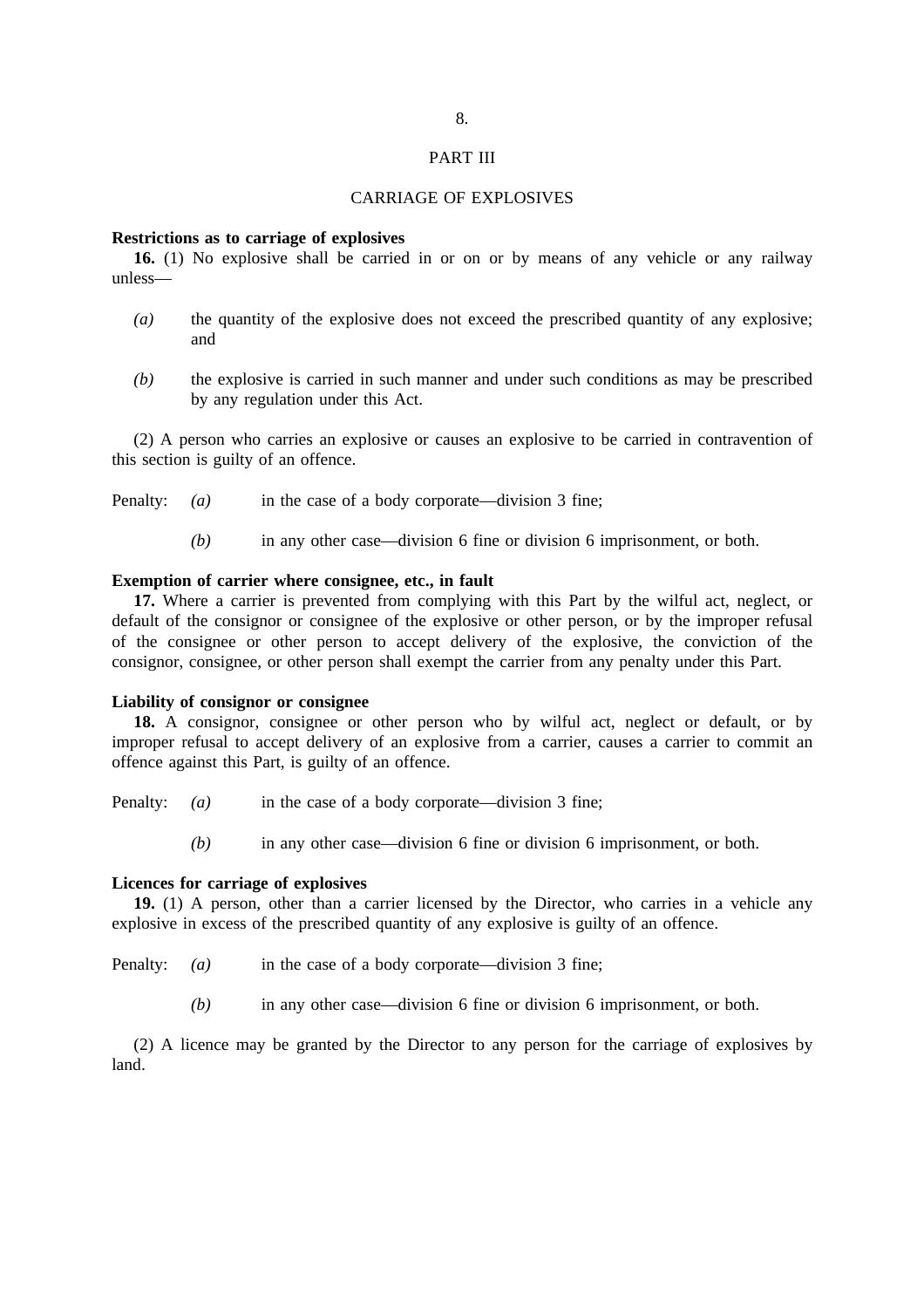#### PART IV

## STORAGE OF EXPLOSIVES

#### **Government magazines**

**20.** (1) The Governor may by proclamation declare any place to be a Government magazine.

(2) Every Government magazine shall be under the control of the Director.

(3) The Governor may by proclamation revoke any such proclamation or any proclamation made by the Treasurer pursuant to section 352 of the *Marine Board and Navigation Act, 1881*.

## **Licensing of private magazines**

**21.** (1) The Director may license as a magazine any suitable building, structure, excavation or place that he approves as suitable for the safe storage of explosives.

(2) The Director shall issue to, and in the name of, the owner or person in charge of any building, structure, excavation or place licensed as a magazine under subsection (1) of this section a licence in respect of that building, structure, excavation or place.

(3) The licence shall be valid only for the person named therein, and shall be subject to such conditions in relation to—

*(a)* the quantity and nature of the explosives to be stored in the magazine at any one time;

and

*(b)* the measures and precautions to be taken for, or in relation to, the safety and security of any person or property, and to ensure that the magazine is kept properly maintained and repaired,

as may be prescribed, and as the Director may think fit to add, and specifies in the licence.

(4) If a person in whose name a licence is issued under this section contravenes or fails to comply with this Act or a condition of the licence, the licensee is guilty of an offence.

Penalty: *(a)* in the case of a body corporate—division 3 fine;

*(b)* in any other case—division 6 fine or division 6 imprisonment, or both.

(5) If a licensee is guilty of an offence against subsection (4)—

*(a)* the whole or any part of the explosives in the magazine may be forfeited to the Crown by a court of summary jurisdiction;

and

*(b)* the licence may be revoked by the Director.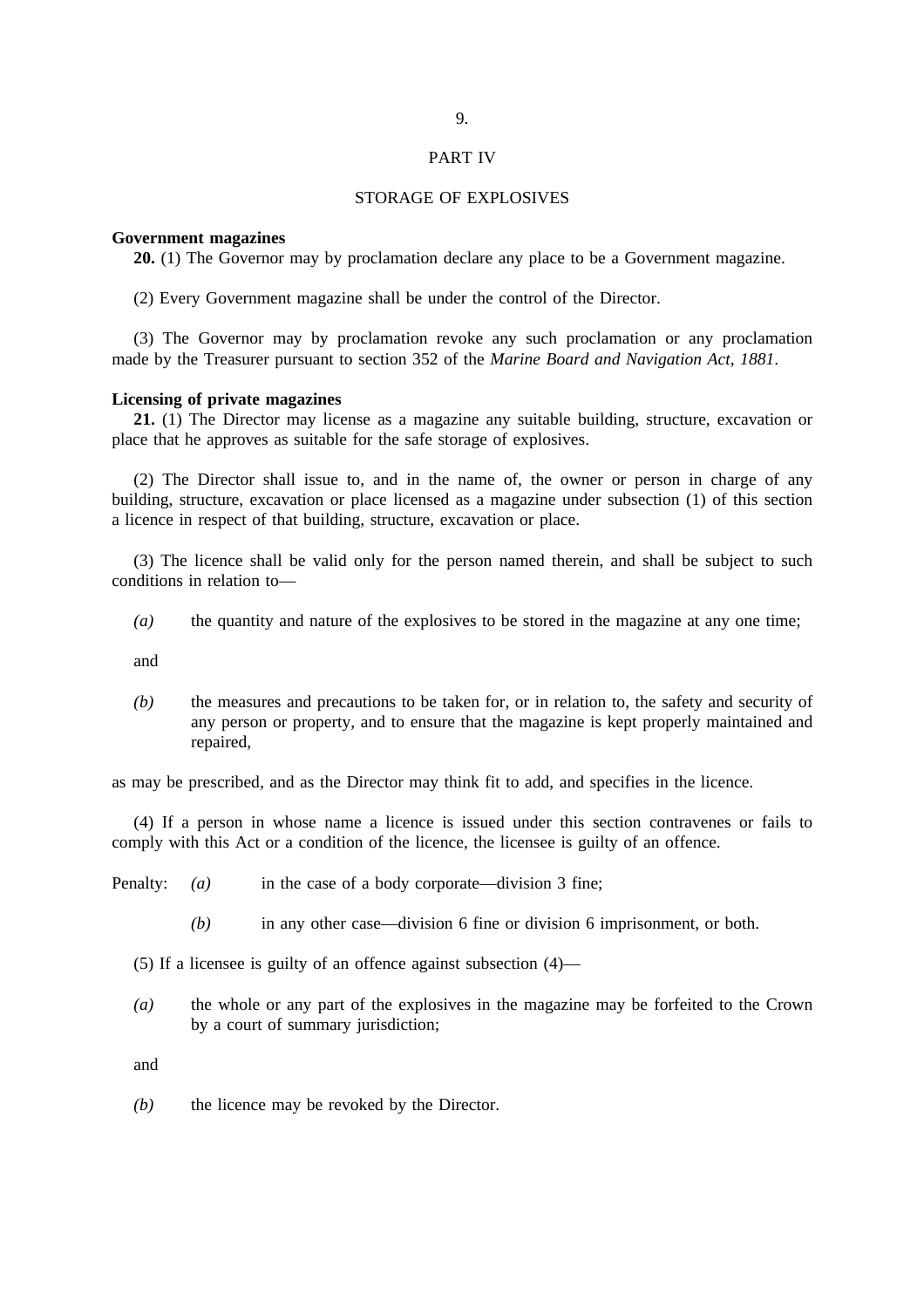#### 10.

#### **Licensing of premises**

**22.** (1) The Director may license any person to store explosives upon any premises subject to this Act.

(2) The licence shall be valid only for the person named therein and for the quantities of explosives named therein.

(3) If a person in whose name a licence is issued under this section contravenes or fails to comply with this Act or a condition of the licence, the licensee is guilty of an offence.

Penalty: *(a)* in the case of a body corporate—division 3 fine;

*(b)* in any other case—division 6 fine or division 6 imprisonment, or both.

(4) If a licensee is guilty of an offence against subsection (3)—

*(a)* the whole or any part of the explosives on the premises may be forfeited to the Crown by a court of summary jurisdiction;

and

*(b)* the licence may be revoked by the Director.

### **Keeping of explosives**

**23.** (1) Subject to subsection (2), explosives shall be kept only—

- *(a)* in a Government magazine; or
- *(b)* in a magazine duly licensed by the Director; or
- *(c)* on any premises duly licensed by the Director as premises whereon explosives may be stored; or
- *(d)* in the underground workings of a mine in accordance with the provisions of the *Mines and Works Inspection Act, 1920*, and the regulations made under that Act.

(2) This section shall not apply to explosives kept by any person for his own use, the weight of which in the case of gunpowder does not exceed 15 kilograms, or in the case of any other explosive, 3 kilograms, but that in no case shall the exemption provided for by this subsection extend to the keeping of more than one hundred detonators.

(3) If explosives are kept contrary to this section, the occupier of the place in which the explosives are kept and the owner of the explosives are each guilty of an offence.

- Penalty: *(a)* in the case of a body corporate—division 3 fine;
	- *(b)* in any other case—division 6 fine or division 6 imprisonment, or both.

Expiation fee: Division 6 fee.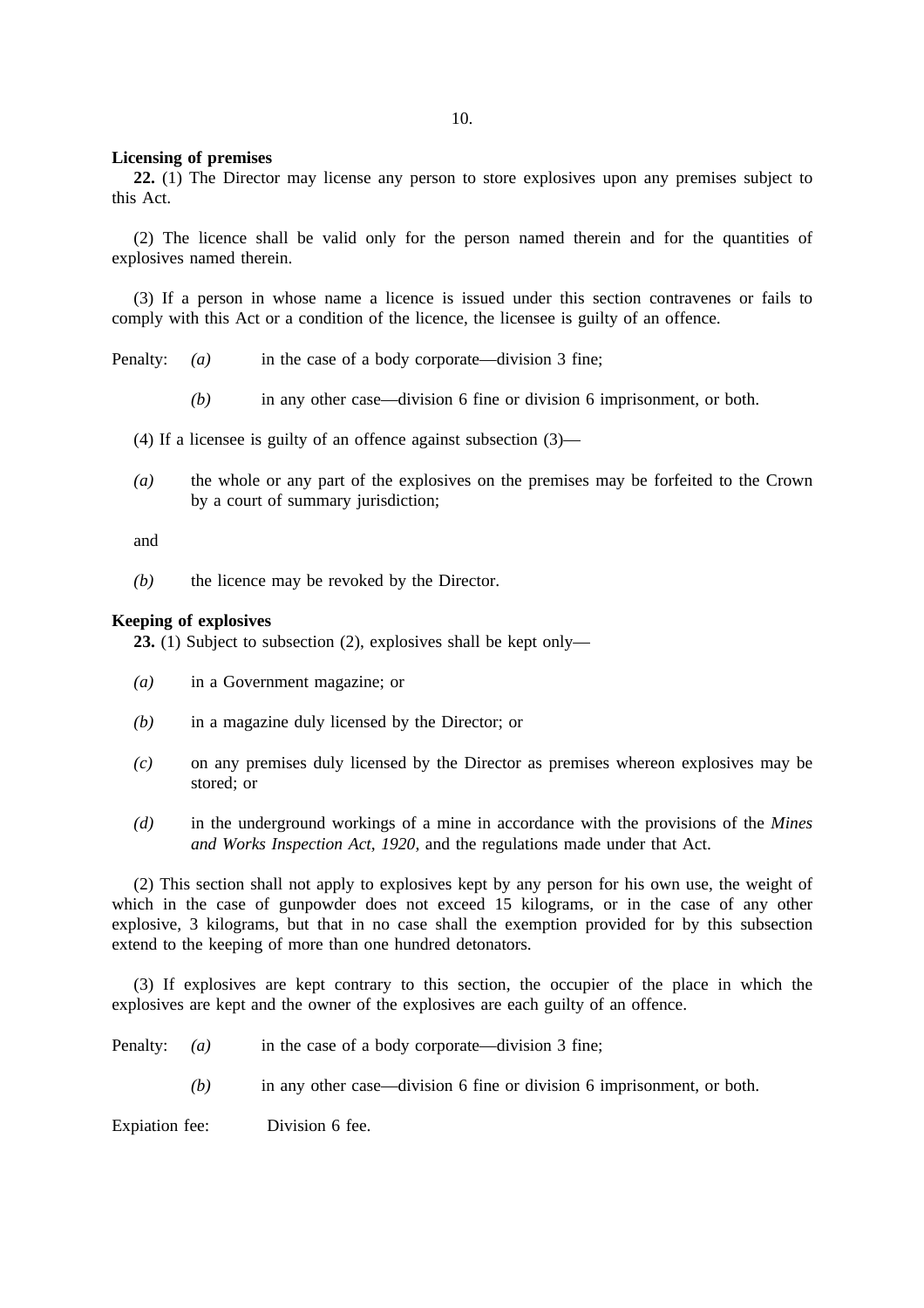(4) If explosives are kept contrary to this section, they may be seized by an inspector or a member of the police force and may be forfeited to the Crown by a court of summary jurisdiction.

#### **Storage charges in Government magazines**

**24.** The storage rent and other charges for any explosives deposited in a Government magazine shall—

- *(a)* be fixed from time to time by the Minister:
- *(b)* be payable by the person depositing the explosives:
- *(c)* be recoverable from the said person by the Director as a debt due to the Director by action in any competent court.

#### **Power to sell explosives**

**25.** (1) If the storage rent and other charges and expenses incurred in respect of any explosives deposited in a Government magazine are not paid within twelve months after the explosives are so deposited, or within one month after demand is made for payment thereof by the Director, the Director may from time to time cause the explosives, or so much thereof as may appear to be necessary to satisfy all such rent, charges, and expenses, to be sold by public tender.

(2) A call for public tender under subsection (1) of this section shall be advertised three times in a newspaper circulating generally throughout the State.

(3) The proceeds of any such sale shall be applied first to the payment of the said storage rent, charges, and expenses, and the surplus (if any) shall be paid to the person who deposited the explosives.

#### **Explosives to be in secure packages**

**26.** No explosives shall be received at or removed from any Government magazine, licensed magazine, or licensed premises, except in the quantities and kinds of packages prescribed by the regulations, and the packages shall be so secured that no part of the explosive contained therein can be scattered in the removal thereof. In case of failure thereof an inspector may direct that the contents of the said packages be removed into fresh packages by such person and in such manner and place as he prescribes, and the magazine-keeper or person licensed in respect of the magazine or premises, as the case may be, shall charge the expenses attending the same to the owner thereof, and may refuse to deliver the explosive so removed into fresh packages until the said expenses are first paid.

## **Testing of explosives in Government magazine**

**27.** (1) No person shall remove any explosive from any Government magazine unless the prescribed fees for inspecting or testing the explosives have been first paid to the Director.

Penalty: Division 9 fine.

(2) Explosives shall not be delivered from a Government magazine until the Director has certified in writing that all fees due to the Director with respect to the explosives which it is desired to remove have been paid, and that the explosives are in a satisfactory condition.

\*\*\*\*\*\*\*\*\*\*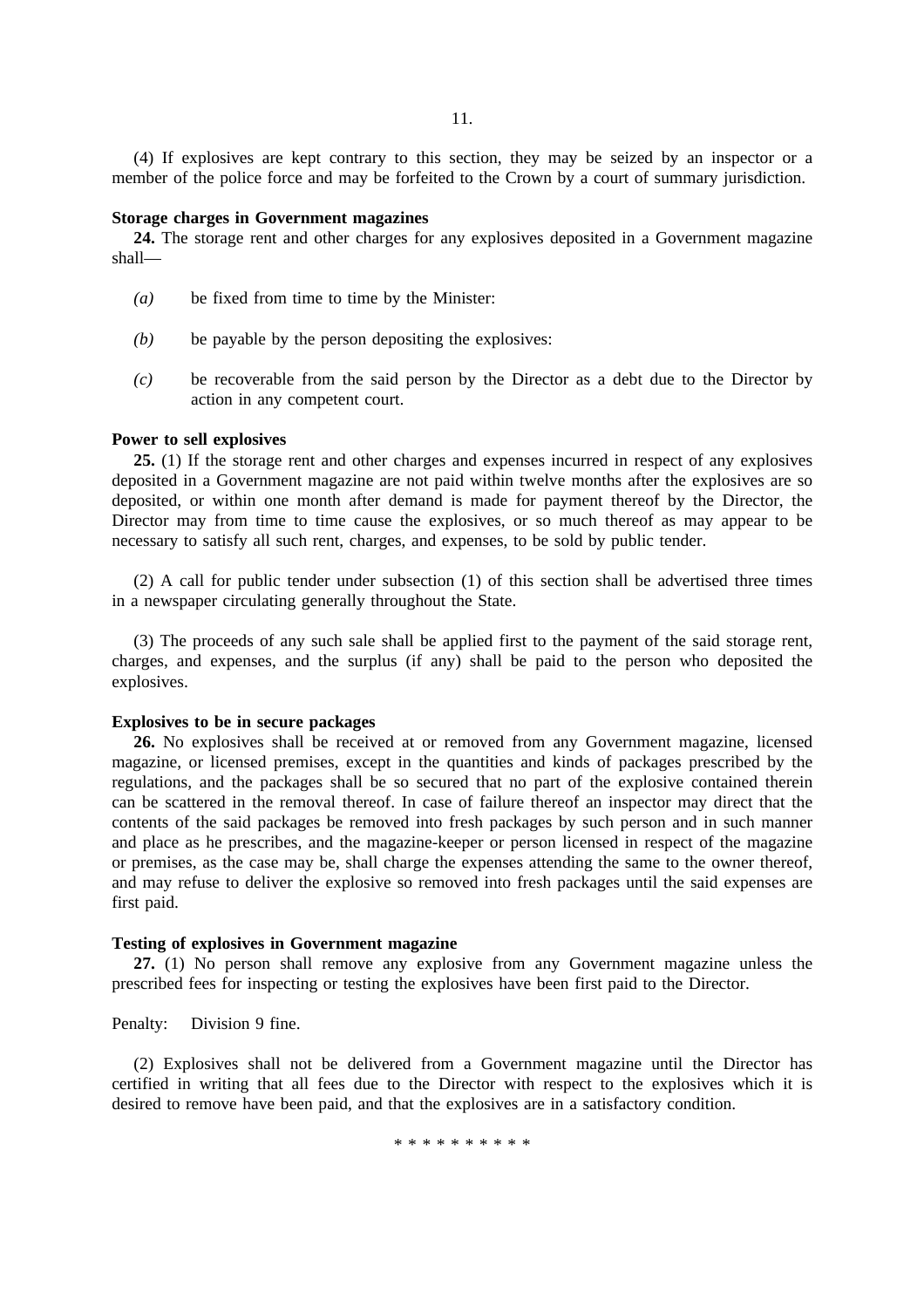### **Sale or transfer to be reported to the officer in charge**

**28.** If the owner of any explosive, while it is deposited in any Government magazine, sells or transfers the whole or any part of the same to any other person, the sale or transfer shall be immediately reported in writing to the Director or magazine-keeper, and a certificate of the sale or transfer, together with any other documents necessary for claiming transfer and delivery of the explosive from the owner, shall also be produced to the Director or magazine-keeper, in order that the same may be duly registered, otherwise the magazine-keeper may refuse to deliver up the said explosive to any other than the recipient of the original certificate. The owner shall pay to the Director such fee (if any) for every registration of the sale or transfer as the Director may direct.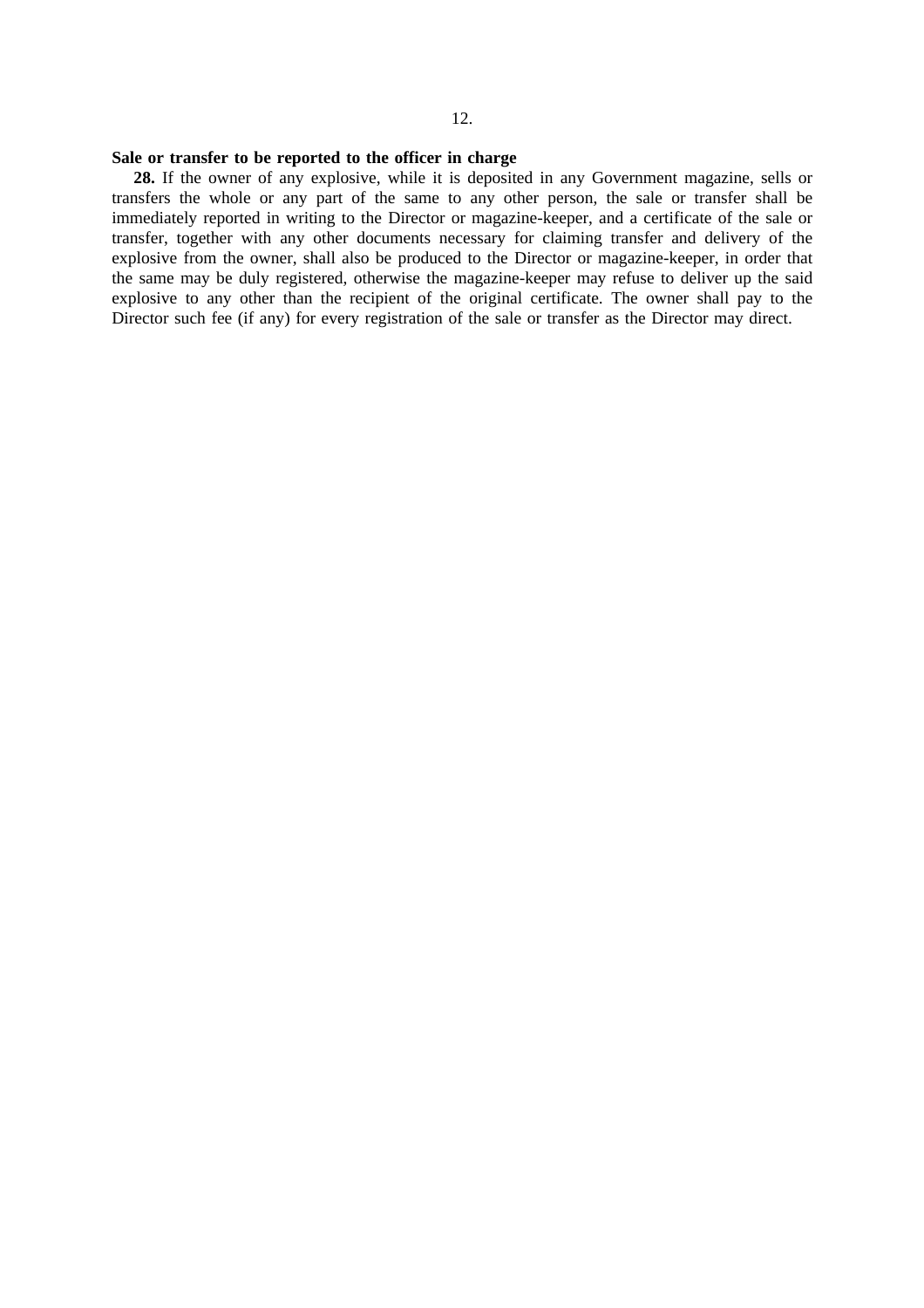#### PART IVA

## ACQUISITION OF LAND

## **Definitions**

**28a.** In this Part—

"land" means an estate or interest (legal or equitable) in land and includes an easement right power or privilege over affecting or in connection with land:

"mining lease" means a lease granted under the *Mining Act, 1930-1962*:

"the creek" means the inlet creek named Broad Creek as delineated in the plan in the Schedule to this Act.

#### **Power to acquire land**

**28b.** (1) The Minister may, subject to section 28c of this Act, acquire either by agreement or compulsorily any land that may be required for the purposes of this Act.

(2) For the purposes of this Part, the *Compulsory Acquisition of Land Act, 1925-1959*, is incorporated with this Act, and for the purposes of that Act as so incorporated—

- *(a)* an acquisition of land under this Part shall be deemed to be an undertaking; and
- *(b)* the Minister shall be deemed to be the promoter of such an undertaking.

## **Surrender of mining leases**

**28c.** Where any land required for the purposes of this Act is comprised in a mining lease, the Governor may on the recommendation of the Minister of Mines accept a surrender of the lease or any part thereof or resume for the purposes of this Act the land or any part thereof comprised in the lease.

#### **Power to dispose of surplus land**

**28d.** (1) The Minister may demise any land that is held or used by him for the purposes of this Act and is not immediately required for any such purpose, for such period, at such rent, and upon such conditions as he thinks fit, and may sell or otherwise dispose of any such land or other property that he does not further require for any such purpose, and may transfer or convey the land or other property to the purchaser or as the purchaser directs.

(2) Moneys accruing from the sale or other disposition of any property sold or disposed of pursuant to this section shall be paid by the Minister to the Treasurer.

#### **Explosives reserve at Broad Creek**

**28e.** (1) In this section, "the reserve" means the area of land adjacent to the creek shown in the plan in the Schedule to this Act and therein hatched in black.

(2) A person shall not enter upon the reserve except with the written permission of the Minister.

Penalty: Division 8 fine or division 8 imprisonment.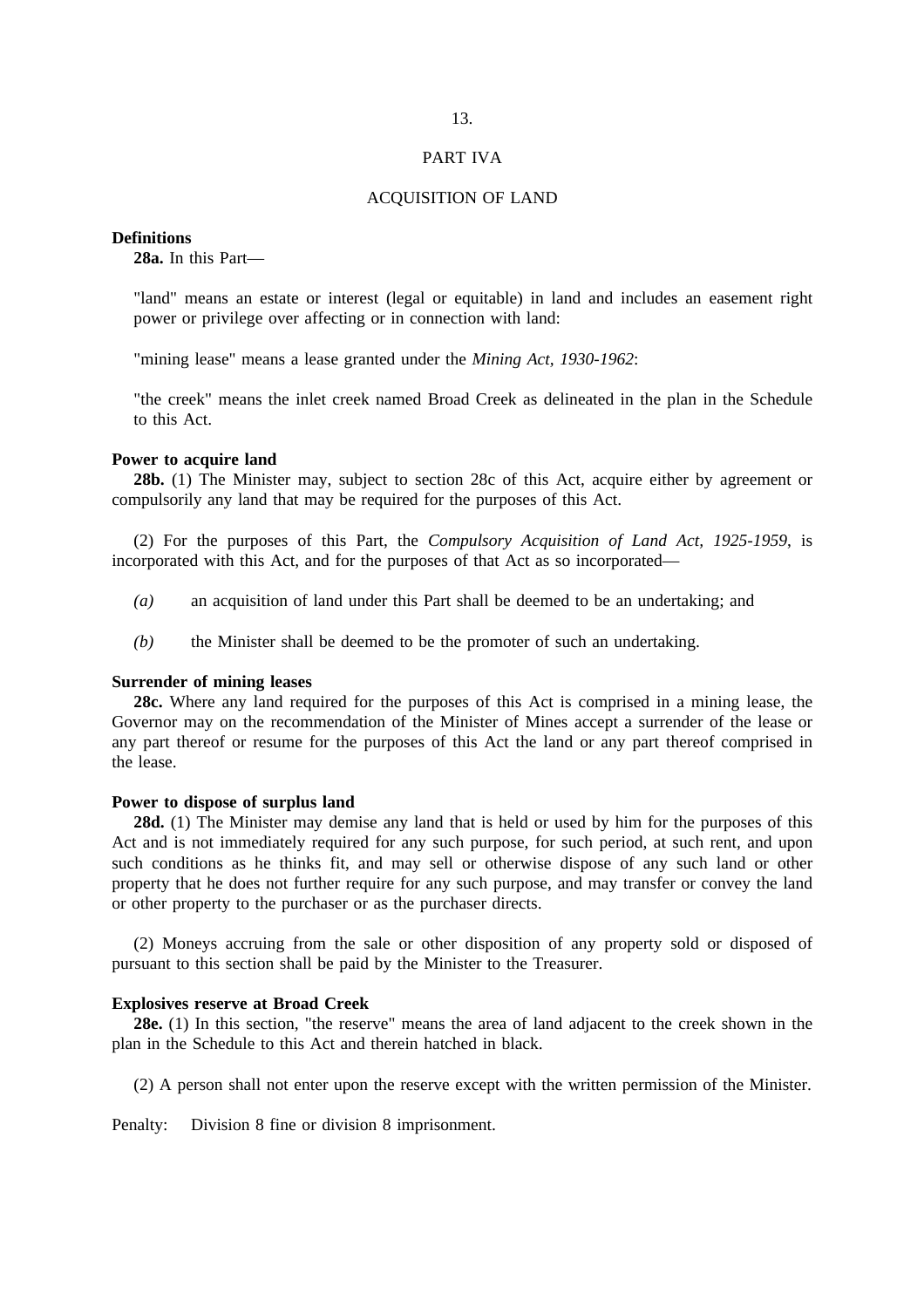14.

(3) Notwithstanding subsection (2), it shall be lawful for a person to enter upon the reserve pursuant to a mining lease or any right conferred by the *Mining Act, 1930-1962*, but, notwithstanding anything contained in that Act or in the lease, that person shall not, except with the written permission of the Minister—

- *(a)* if the lease was granted or the right was conferred before the commencement of this section—carry on in the reserve any mining activities that had not been so carried on before the commencement of this section; or
- *(b)* if the lease was granted or the right was conferred after the commencement of this section—carry on any mining activities in the reserve.

(4) The Minister may give permission under this section subject to such conditions as he thinks fit having regard to any danger arising from or likely to arise from the proximity of explosives.

(5) Nothing in subsection (3) affects the power of resuming a lease conferred on the Governor under section 28c of this Act.

### **Power to fill in Broad Creek**

28f. (1) Notwithstanding any law to the contrary the Minister or a person appointed by him may block and fill in such portion of the creek as is specified by proclamation.

(2) The Minister or the appointed person shall not incur liability for costs, charges, compensation or damages whatsoever to any person whatsoever arising from or out of the exercise of his powers under subsection (1) by reason of hindering or preventing navigation in the creek or by reason of diversion of waters.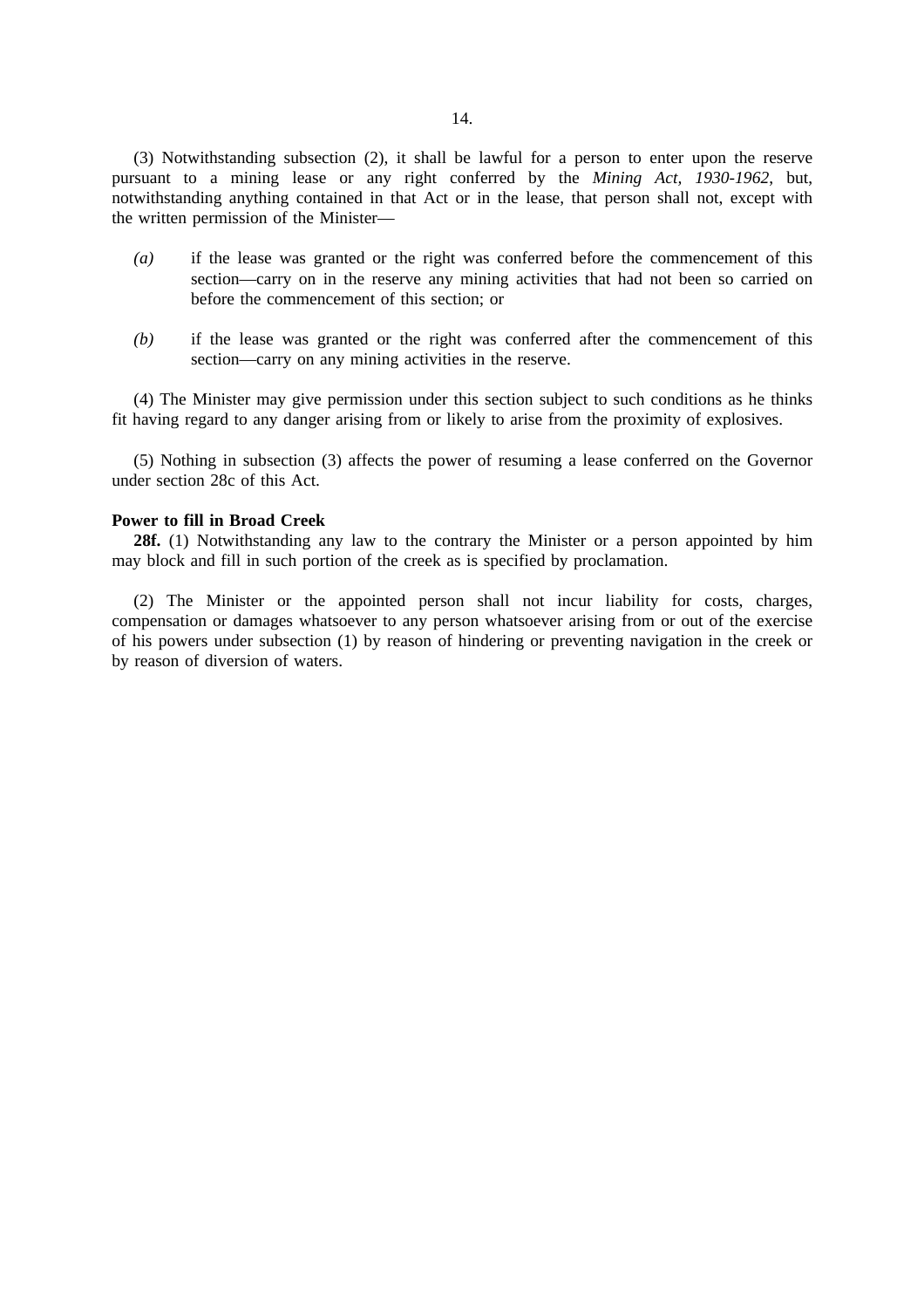#### PART V

## CONTROL OF EXPLOSIVES IN SHIPS

### **Vessels arriving with explosives to hoist flag**

**29.** (1) The master of any ship on board of which there are any explosives exceeding 15 kilograms in weight of gunpowder or 3 kilograms in weight of any other explosive shall on approaching a port exhibit from the mast head or some other conspicuous position on the ship, by day, flag B of the international code, and, by night, a red light.

- (2) The master of any ship shall during the time the ship is within any port and—
- *(a)* any explosives exceeding 15 kilograms in weight of gunpowder or 3 kilograms in weight of any other explosive are on board the ship; or
- *(b)* any boat is alongside the ship and there are on board such boat explosives exceeding 15 kilograms in weight of gunpowder or 3 kilograms weight of any other explosive,

exhibit from the mast head or some other conspicuous position on the ship, by day, flag B of the international code, and, by night, a red light.

(3) The master of a ship who fails to comply with this section is guilty of an offence.

Penalty: Division 6 fine.

#### **Prohibited areas**

**30.** (1) The Minister of Marine may from time to time by notice published in the *Government Gazette* declare that the whole or any part of any port shall be a prohibited area.

(2) The Minister of Marine may from time to time revoke or vary any such notice by notice published in the *Government Gazette*.

### **Ships carrying explosives**

**31.** (1) Subject to subsection (3), no ship or boat on board of which there are any explosives exceeding 15 kilograms in weight of gunpowder or 3 kilograms in weight of any other explosive shall be brought within or be within any prohibited area except as authorized by this section.

(2) Subject to subsection (3), the master of every such ship or boat shall, before the ship or boat is brought within any prohibited area, discharge all explosives in excess of the weight specified in subsection (1) and forthwith convey them, or cause them to be conveyed into such magazine or magazines, or licensed premises, as are appointed by the Director.

(3) The Minister of Marine may grant an authority to the master of any ship or boat to bring or cause the ship to be within any prohibited area. Any such authority may be granted subject to any conditions thought fit by the Minister of Marine.

(4) The master of a ship which is brought into or is within a prohibited area contrary to this section, or who contravenes any condition of an authority granted under this section, is guilty of an offence.

Penalty: Division 6 fine or division 6 imprisonment, or both.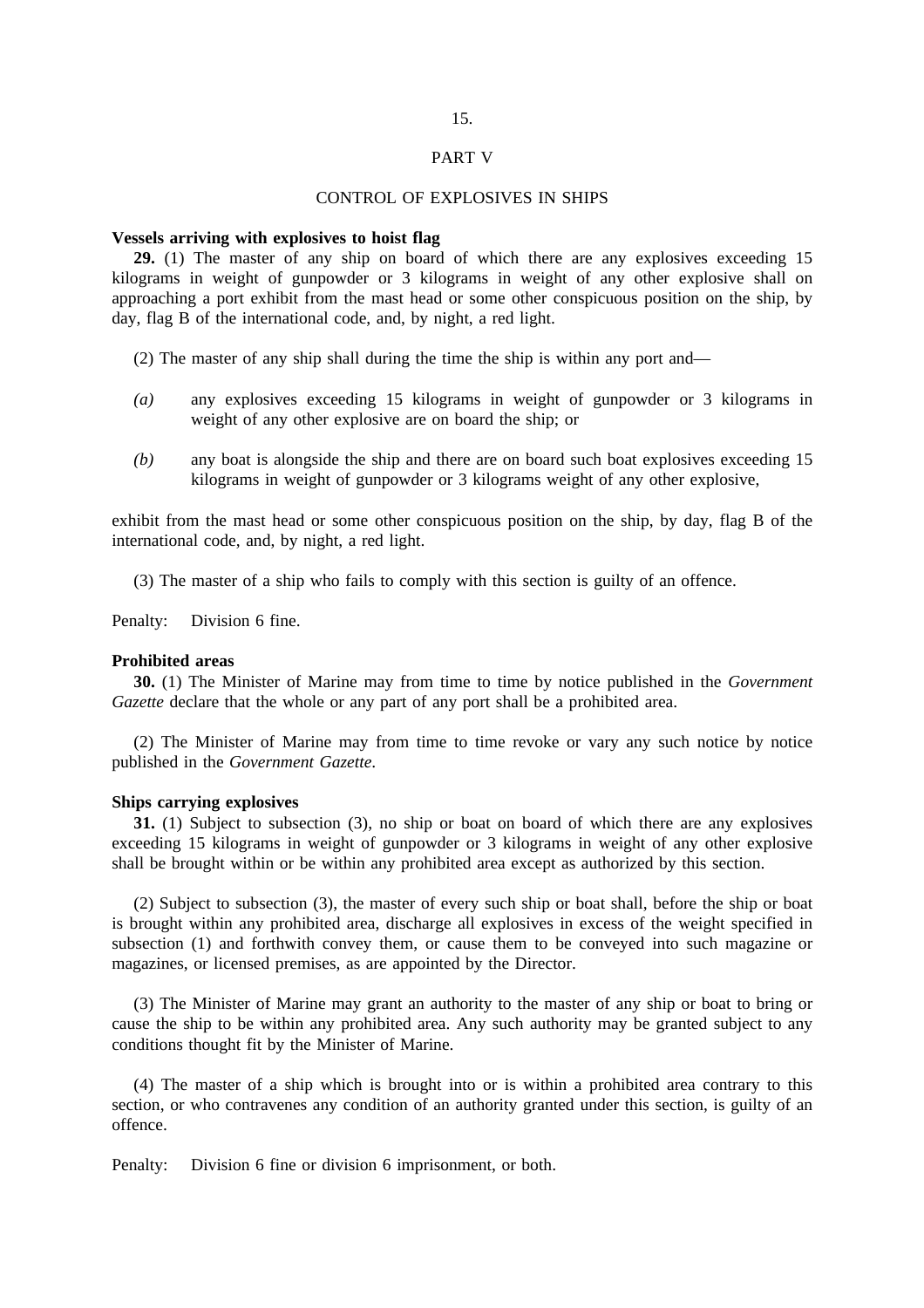(5) Subject to section 38, the provisions of this section shall not apply to any boat under the control of the Director.

#### **Procedure at magazine**

**32.** (1) Upon the receipt of any such explosives at any Government magazine, licensed magazine, or licensed premises appointed by the Director under section 31 of this Act, the magazine-keeper, or person in charge of the licensed magazine or licensed premises shall give to the master or agent of the master, a receipt describing the packages containing the same, which receipt shall be deemed in law to maintain any lien which the master or owner of the ship or boat may have upon the said explosives therein described for freight or other lawful charges upon the same respectively. The master, owner, or agent of the master or owner shall forthwith give to the Director notice in writing of any such lien.

(2) Every person to whom any such explosives are consigned shall, within forty-eight hours after the arrival of the ship or boat at the port, deliver to the magazine-keeper or the person in charge of the licensed magazine or licensed premises a full description of the explosives, showing the quantity with the marks and numbers of the packages containing the same, which description the magazine-keeper or the person in charge of the licensed magazine or licensed premises shall enter, together with the name of such person, in a book to be kept for that purpose, and shall thereupon give a certificate of the entry to the said person.

(3) No person shall be entitled to receive any explosives from any Government magazine unless he produces to the Director or magazine-keeper such certificate, nor unless the storage and any other charges authorized by this Act have been paid to the magazine-keeper, or other person authorized by the Director to receive the same.

#### **Explosives on arrival to be reported**

**33.** (1) The master of every ship arriving in any port with explosives exceeding 15 kilograms in weight of gunpowder or 3 kilograms in weight of any other explosive on board the ship, shall give the prescribed notice of intention to land the same to the Director and the Minister of Marine.

(2) So soon as the same are reported to the Director, he may, subject to section 31, grant a permit or permits to the master of the ship to land the explosives in order that the same may be deposited in a Government magazine, licensed magazine, or licensed premises.

(3) The master of a ship who fails to comply with this section is guilty of an offence.

Penalty: Division 6 fine.

### **Explosives removed from ship**

**34.** (1) Explosives shall be discharged from and loaded into any ship or boat in any port only between such hours as may be appointed by the Minister of Marine.

(2) When any quantity or quantities of explosives are so removed, the same shall be brought direct from the ship or boat to such place as is appointed by the Minister of Marine for the landing of the explosives.

(3) A person who discharges, loads or conveys explosives contrary to this section is guilty of an offence.

Penalty: Division 6 fine.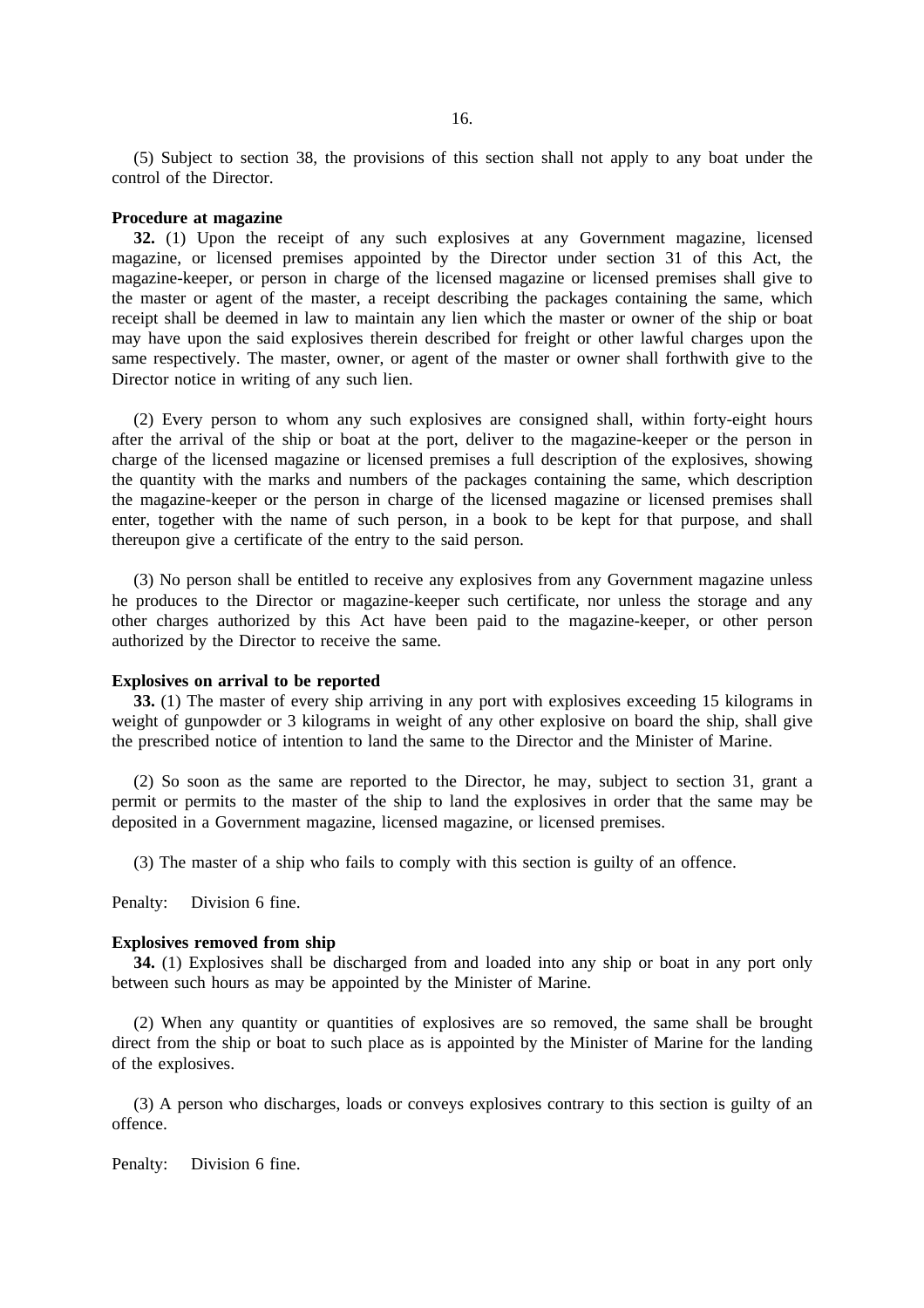#### **Penalty on going alongside wharves**

**35.** (1) No ship or boat shall, except with the authority of the Minister of Marine, come alongside any wharf in any port until all explosives exceeding 15 kilograms in weight of gunpowder or 3 kilograms in weight of any other explosive which may be on board are first landed as provided by this Part.

(2) The Minister of Marine may grant authority to the master of any ship or boat to come alongside any such wharf without requiring the explosive to be landed as aforesaid. Any such authority may be granted subject to any conditions thought fit by the Minister of Marine.

(3) The master of a ship or boat in respect of which any contravention of this section is committed is guilty of an offence.

Penalty: Division 6 fine or division 6 imprisonment, or both.

(4) Subject to section 38, the provisions of this section shall not apply to any boat under the control of the Director.

## **Explosives to be landed at the place appointed for the purpose**

**36.** (1) No explosives shall be landed or shipped in any port in South Australia, other than at such landing places or shipping places as are appointed for that purpose by the Minister of Marine.

(2) A person who lands or attempts to land, or ships or attempts to ship, explosives contrary to this section is guilty of an offence.

Penalty: *(a)* in the case of a body corporate—division 3 fine;

*(b)* in any other case—division 6 fine or division 6 imprisonment, or both.

## **Explosives not to be shipped within certain limits**

**37.** (1) No ship or boat shall, except with the authority of the Minister of Marine, take on board any explosives exceeding 15 kilograms in weight of gunpowder or 3 kilograms in weight of any other explosive whilst within any prohibited area.

(2) The Minister of Marine may grant authority to the master of any ship or boat to take on board explosives within a prohibited area. Any such authority may be granted subject to any conditions thought fit by the Minister of Marine.

(3) The master of a ship or boat in respect of which a contravention of this section is committed is guilty of an offence.

Penalty: Division 6 fine or division 6 imprisonment, or both.

(4) Subject to section 38, the provisions of this section shall not apply to any boat under the control of the Director.

#### **Control over ships and boats in ports**

**38.** (1) The Minister of Marine may from time to time direct at what times and in what manner ships and boats carrying explosives exceeding 15 kilograms in weight of gunpowder or 3 kilograms in weight of any other explosive, shall enter or leave or be navigated within any port.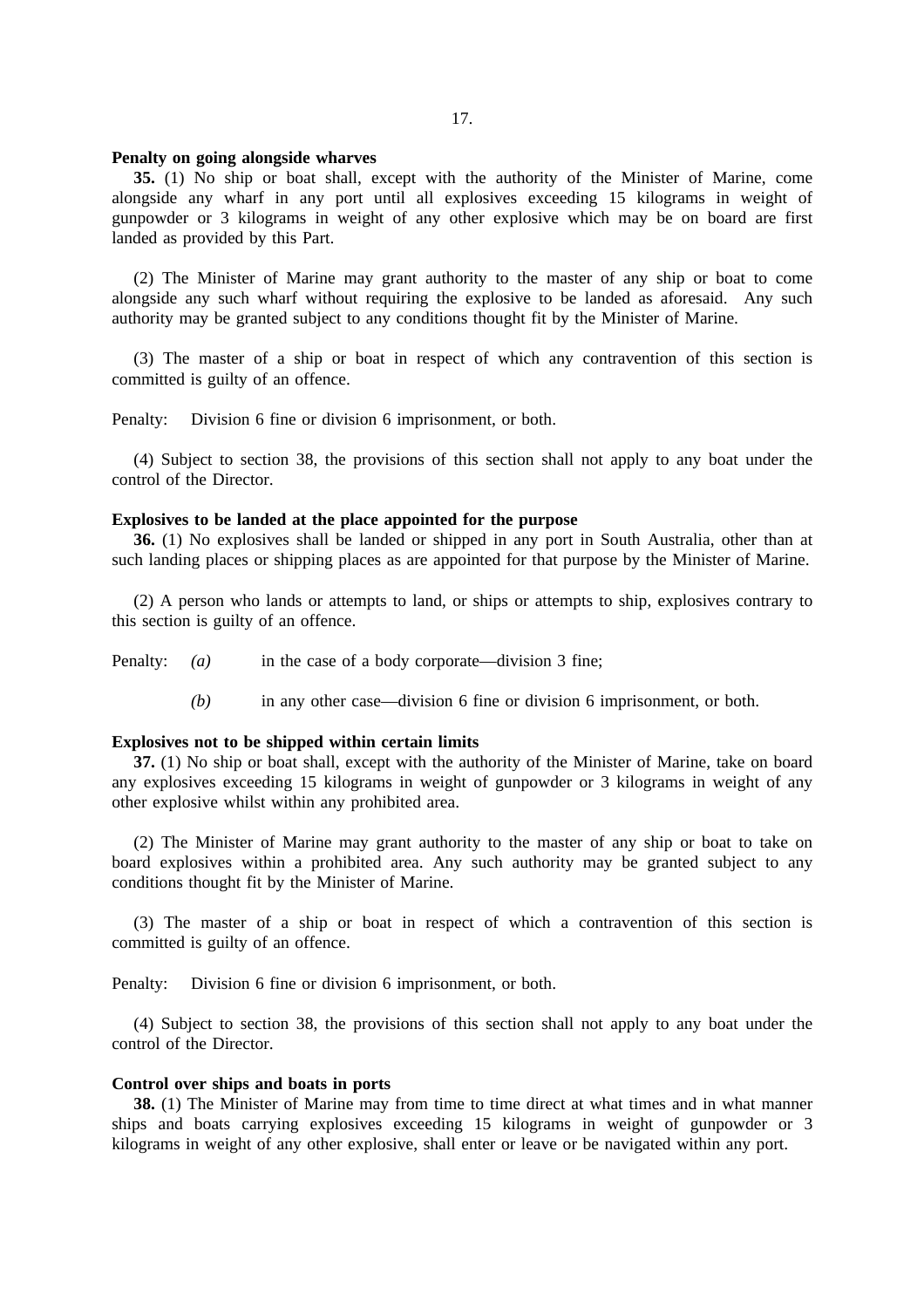(2) The master of a ship or boat who fails to comply with a direction under this section is guilty of an offence.

Penalty: Division 6 fine or division 6 imprisonment, or both.

(3) This section shall apply to any boat under the control of the Director.

## **Boats carrying explosives to be licensed and provided with tarpaulins**

**39.** (1) No boat shall be used for the conveyance of explosives unless—

- *(a)* it is approved by the Director or it is the property of the Minister of Marine; and
- *(b)* it is provided with such tarpaulins or other coverings as the Director may direct.

(2) A person who conveys explosives, or causes explosives to be conveyed, in a boat that does not comply with subsection (1) is guilty of an offence.

Penalty: *(a)* in the case of a body corporate—division 3 fine;

*(b)* in any other case—division 6 fine or division 6 imprisonment, or both.

## **Power to delegate authority**

**40.** (1) The Minister of Marine may from time to time in writing authorize any officer or officers of the Department of Marine and Harbors to exercise all or any of the powers of the Minister of Marine under this Part. Any such authority may be revoked by the Minister of Marine.

(2) Any such officer while authorized as aforesaid—

- *(a)* may exercise the powers conferred as aforesaid in the same manner and to the extent to which the powers could be exercised by the Minister of Marine; and
- *(b)* shall in the exercise of the powers be deemed to be entitled to the same immunities and privileges as Minister of Marine.

## **Savings as to ships rockets, etc.**

**41.** This Part shall not apply to any gunpowder, rockets, or other explosives in respect of any ship which are required to be carried as part of the ship's equipments for the purpose of making signals.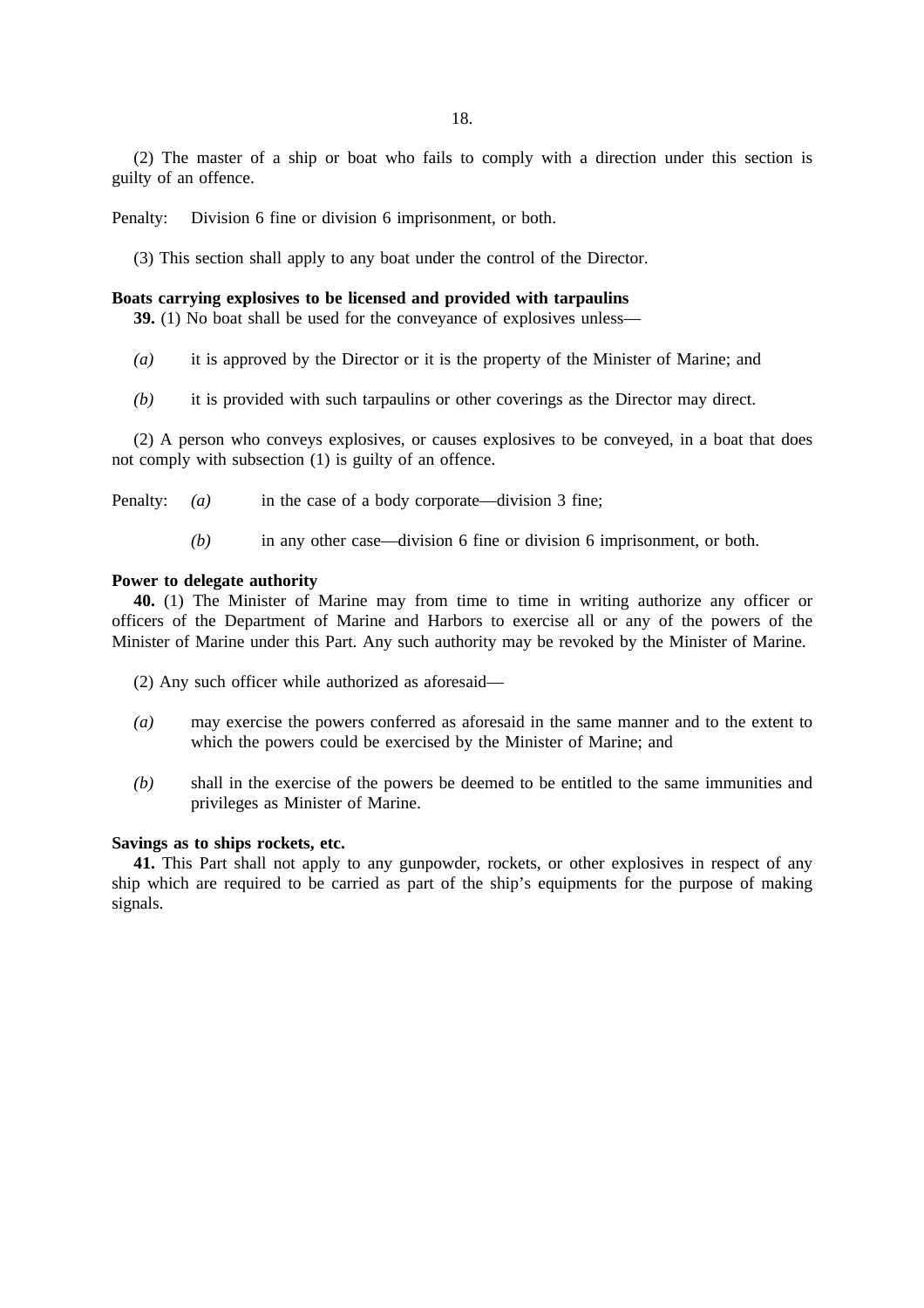## PART VI

### **MISCELLANEOUS**

## **Powers of inspectors**

**42.** (1) Any inspector may—

- *(a)* at any time enter, inspect, and examine any magazine or premises licensed by the Director or any place where he believes any explosives may be found or any other place which it is necessary or convenient to enter, inspect or examine for the purpose of securing the due administration and enforcement of this Act:
- *(b)* make any general or particular inquiries as to the observance of, or which are necessary for the purposes of this Act:
- *(c)* take without payment such samples of any substance which he believes to be an explosive as are necessary for the examination and testing thereof:
- *(d)* seize, detain, and remove any explosive and any package or vehicle in which the same is contained if he has reasonable cause to believe that there has been a contravention of this Act in respect of the explosive; and
- *(e)* where he believes it necessary in the public interest, with the consent of the Minister destroy or otherwise dispose of any explosive: Provided that in cases of imminent danger he may so act without such consent.

(2) The expenses incurred in the examination, destruction or disposal of any explosive under paragraph *(e)* of subsection (1) shall be borne by the owner of the explosive.

(3) Any inspector may, if any situation or activity involving explosives is in his opinion a danger or potential danger to any person, by an order or direction in writing require the person apparently in charge of the situation or activity to remove the danger or potential danger by taking the steps specified in the order or direction within the period of time so specified or by ceasing the activity forthwith.

#### **Inspector may be assisted**

**43.** Every person on or about the place inspected who—

- *(a)* does not, upon being requested so to do by an inspector facilitate the entry, inspection, and examination authorized by this Act by the inspector; or
- *(b)* does not, upon being so requested, facilitate the taking of samples, or the seizure, detention, or removal of any explosive, packages, or vehicle, or the destruction or disposal of any explosive authorized by this Act,

is guilty of an offence.

Penalty: Division 6 fine.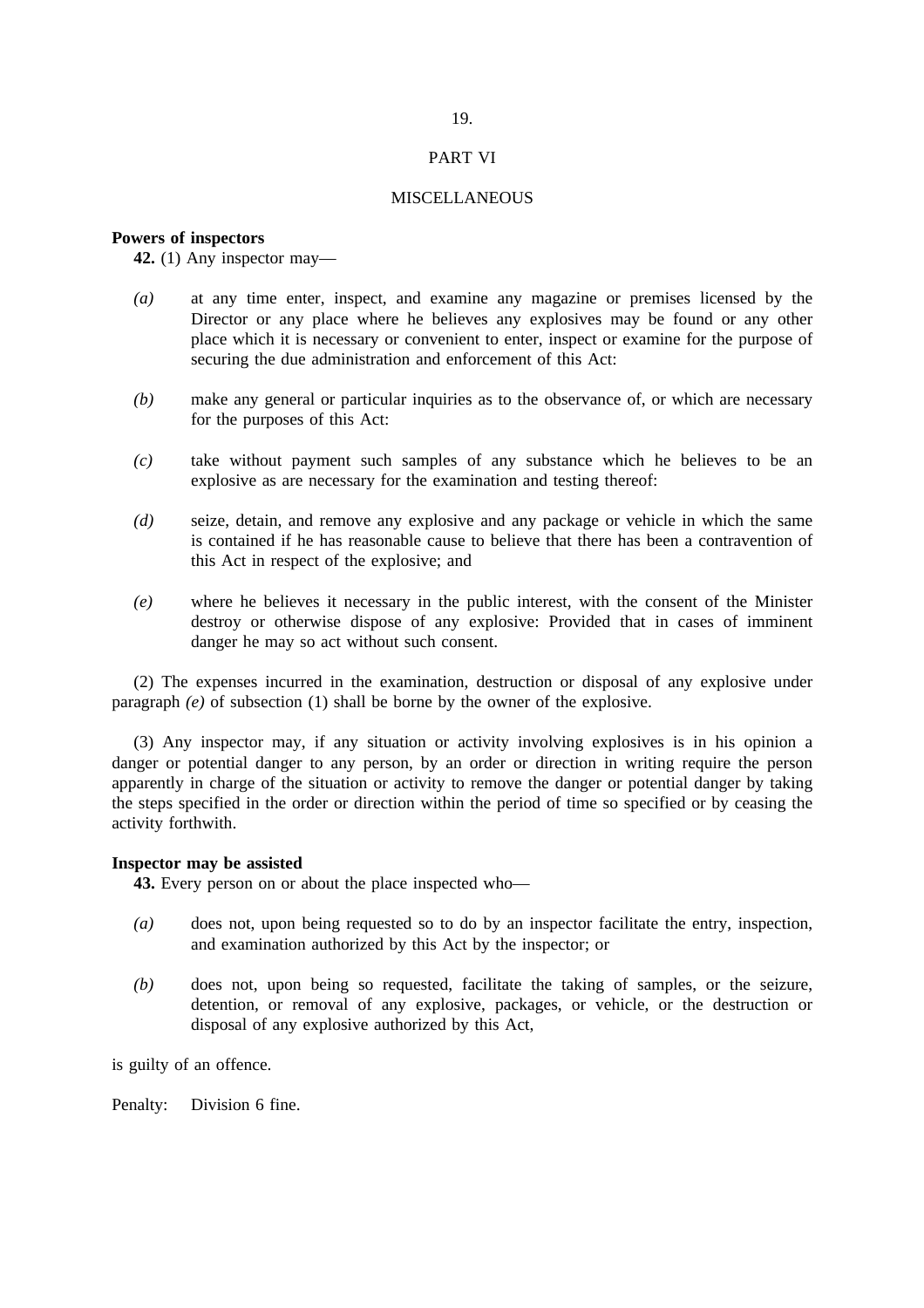### **Obstructing inspectors**

**44.** (1) A person who—

- *(a)* obstructs or hinders an inspector;
- *(b)* interferes with, or prevents the exercise of, a power conferred by this Act upon an inspector;
- *(c)* disobeys a lawful order or direction of an inspector;

or

*(d)* refuses or fails to answer truthfully questions put by an inspector pursuant to this Act,

is guilty of an offence.

Penalty: Division 6 fine.

(2) A person is not required to answer a question put by an inspector if the answer to the question would tend to incriminate him or her of an offence.

(3) If a person is guilty of an offence under subsection (1) and that person, or the employer of that person, is licensed under this Act, that licence may be revoked by the Director.

## **Protection to inspector**

**45.** No inspector shall be liable, except in respect of any wilful neglect or default, to any legal proceedings for anything done in pursuance of this Act.

## **Powers of the Director**

**46.** (1) If in the opinion of the Director any explosive under the control of the Director—

- *(a)* has been damaged, or from its condition is, or is likely to become, dangerous to life or property during storage, transport, or use; or
- *(b)* has not been defined and classified as provided in section 6, or does not conform in composition, quality, and character to the definition made in accordance with that section,

the Director may destroy the explosive, or may order the same to be destroyed or otherwise disposed of.

(2) The expense of the destruction or disposal shall be borne by the owner of the explosive.

#### **Deeming provision**

**47.** For the purposes of section 46, an explosive shall be deemed to be under the control of the Director—

- *(a)* if it is in a Government magazine;
- *(b)* if it is in a magazine afloat;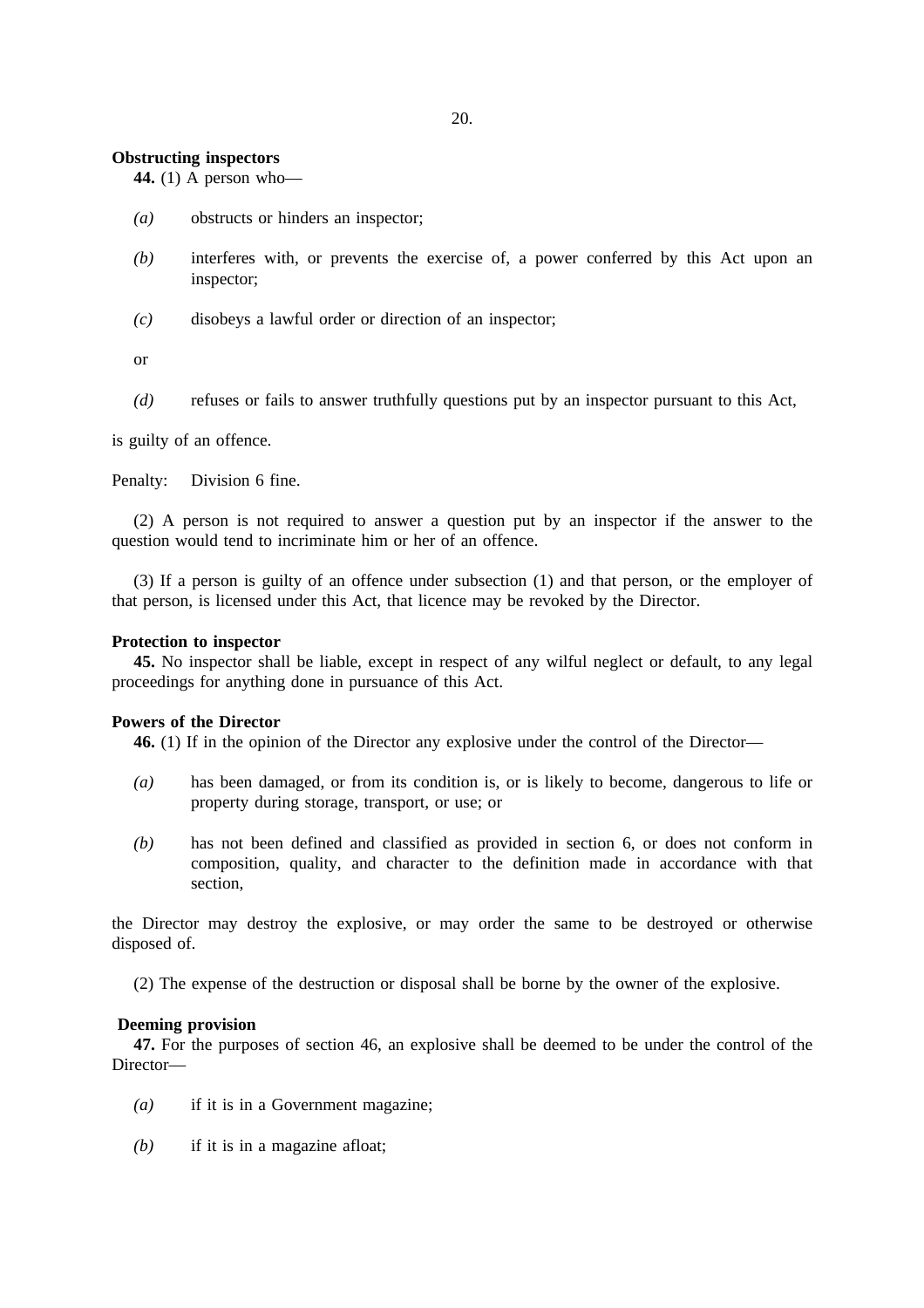- *(c)* if it is on board any ship or boat in any port;
- *(d)* if it is in course of being landed from any such ship or boat;
- *(e)* if it is in course of being shipped in any port;
- *(f)* if it is on board any boat approved by the Director under section 39, or owned by the board; or
- *(g)* if it is in course of removal from or to any magazine to or from any ship or boat in any port.

#### **Power to prohibit manufacture, storage, and carriage of specially dangerous explosives**

**48.** Notwithstanding anything in this Act, the Governor may from time to time by proclamation prohibit, either absolutely, or subject to conditions or restrictions, the manufacture, keeping, conveyance, and sale, or any of them, of any explosive when in the judgment of the Governor it is expedient for the public safety to make such proclamation.

(2) Any explosive manufactured in contravention of any such proclamation shall be deemed to be manufactured in an unauthorized place.

(3) A person—

- *(a)* who conveys an explosive or causes it to be conveyed;
- *(b)* who sells an explosive;
- *(c)* who keeps an explosive;

or

*(d)* to whom an explosive is delivered,

in contravention of a proclamation under subsection (1), is guilty of an offence.

Penalty: *(a)* in the case of a body corporate—division 3 fine;

*(b)* in any other case—division 6 fine or division 6 imprisonment, or both.

(3a) If an explosive is conveyed, sold or kept in contravention of a proclamation under subsection (1), all or any part of the explosive may be forfeited to the Crown by a court of summary jurisdiction.

(4) The Governor may by proclamation revoke any proclamation made as aforesaid.

## **Factory licence unnecessary in certain cases**

**49.** Notwithstanding anything contained in this Act it shall not be necessary for any person licensed to keep a magazine or other premises pursuant to Part IV to take out a licence for a factory by reason only that in connection with his magazine or licensed premises he fills for sale or otherwise any cartridge for small arms with any explosive if in so doing he invariably complies with the provisions of this Act or any regulation thereunder relating to the filling of cartridges.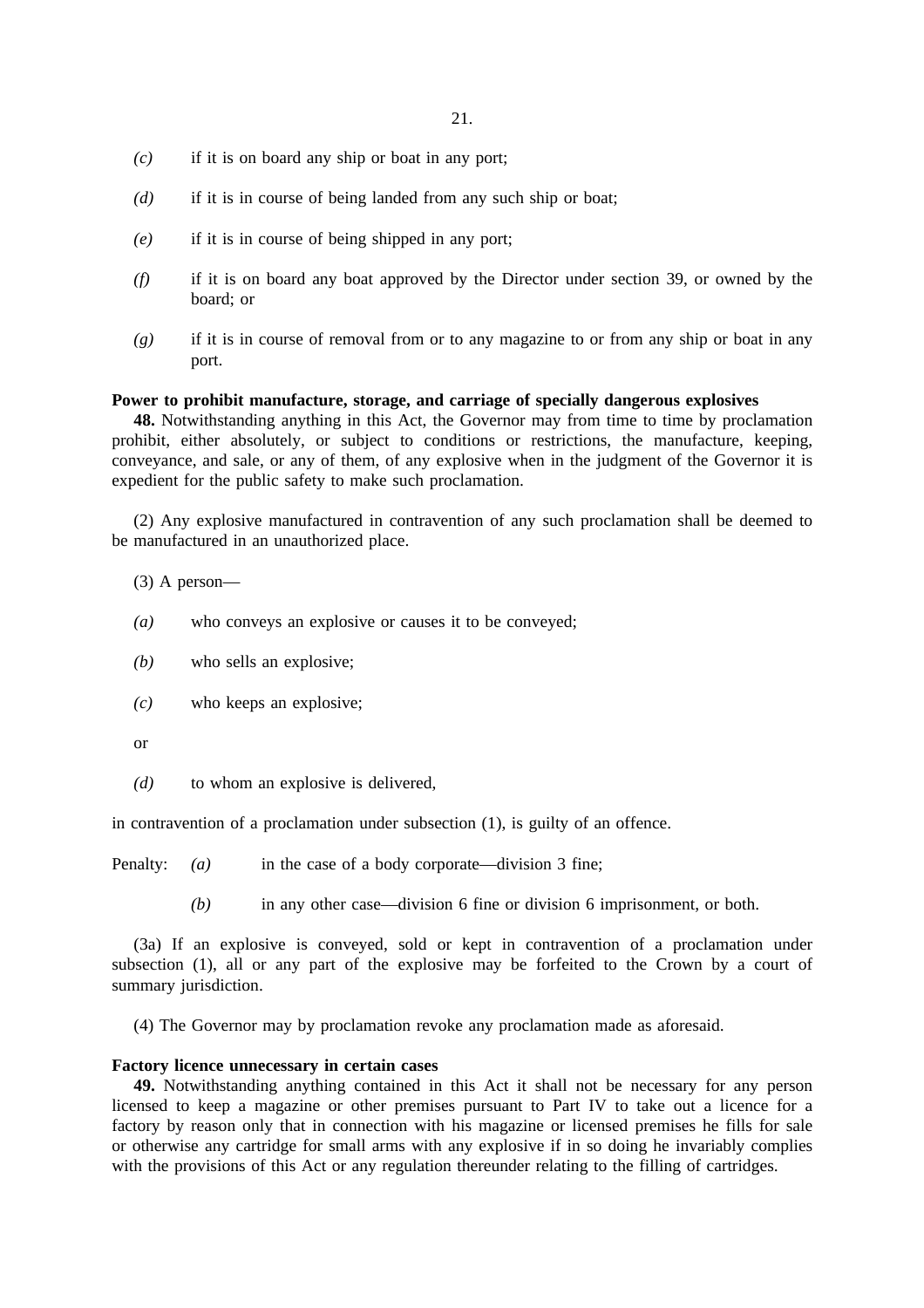### 22.

#### **Penalty on and removal of trespassers**

**50.** (1) A person who enters without permission or otherwise trespasses upon a magazine or factory (whether licensed or not) or immediately adjoining land which is occupied in connection with the magazine or by the occupier of the factory is guilty of an offence.

Penalty: Division 8 fine or division 8 imprisonment.

(1a) A person who commits an offence against subsection (1) may immediately be removed from the magazine, factory or land by a member of the police force or by the keeper or occupier of the magazine or factory or any agent or servant of, or other person authorized by, the keeper or occupier.

(2) Any person other than the keeper or occupier of, or person employed in or about, a magazine or factory (whether licensed or not) who does any act which tends to cause explosion or fire in or about the magazine or factory is guilty of an offence.

Penalty: Division 6 fine or division 6 imprisonment, or both.

(3) The keeper or occupier of any such magazine or factory shall post up in some conspicuous place or places a notice or notices warning all persons of their liability to penalties under this section, but the absence of any such notice or notices shall not exempt a person from a penalty under this section.

## **Supplemental provisions as to forfeiture of explosive**

**51.** (1) Where a court before which a person is convicted of an offence against this Act has power to forfeit any explosive owned by or found in the possession or under the control of such person, the court may, if it thinks it just and expedient, in lieu of forfeiting the explosive, impose upon such person in addition to any other penalty or punishment a penalty not exceeding such sum as appears to the court to be the value of the explosive so liable to be forfeited.

(2) Where any explosive or ingredient of an explosive is alleged to be liable under this Act to be forfeited, any complaint may be laid against the owner of the explosive or ingredient for the purpose only of enforcing the forfeiture; and where the owner is unknown or cannot be found the court may cause a notice to be advertised stating that, unless cause is shown to the contrary at the time and place named in the notice, the explosive may be forfeited, and at such time and place the court after hearing the owner or any person in his behalf (who may be present) may order all or any part of the explosive or ingredient to be forfeited.

#### **Offences by bodies corporate**

**51a.** Where a body corporate is guilty of an offence against this Act, every member of the governing body and the manager of the body corporate is guilty of an offence and liable to the penalty prescribed for that offence when committed by a natural person, unless the member or manager proves that he or she—

*(a)* did not know and could not reasonably be expected to have known of the commission of that offence;

or

*(b)* exercised all due diligence to prevent the commission of that offence.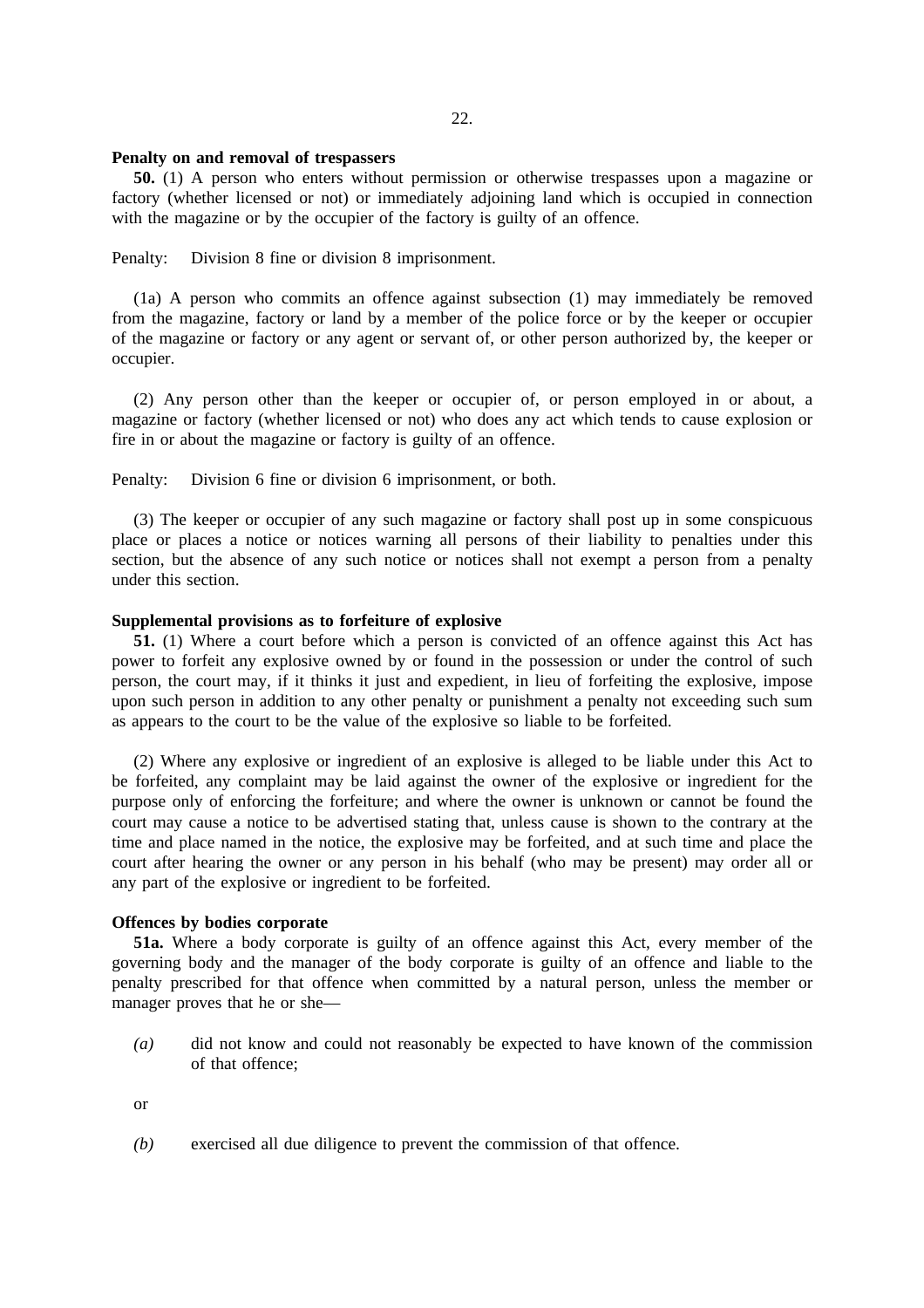### **Continuing offences**

**51b.** (1) Where an offence against a provision of this Act is committed by a person by reason of a continuing act or omission—

*(a)* the person is liable, in addition to the penalty otherwise applicable to the offence, to a penalty for each day during which the act or omission continues of not more than an amount equal to one-fifth of the maximum penalty prescribed for that offence;

and

*(b)* if the act or omission continues after the person is convicted of the offence, the person is guilty of a further offence against that provision and liable, in addition to a penalty otherwise applicable to the further offence, to a penalty for each day during which the act or omission continues after that conviction, of not more than an amount equal to one-fifth of the maximum penalty prescribed for that offence.

(2) For the purposes of this section, an obligation to do something is to be regarded as continuing until the act is done notwithstanding that any period within which, or time before which, the act is required to be done has expired or passed.

## **Delegation by Director**

**51c.** (1) The Director may, by instrument in writing, delegate to any person engaged in the administration of this Act any of his or her powers or functions under this Act.

- (2) A delegation under subsection (1)—
- *(a)* is revocable at will;

and

*(b)* does not prevent the Director from acting personally in any matter.

(3) In any legal proceedings, an apparently genuine document purporting to be a certificate signed by the Director containing particulars of a delegation under this section will, in the absence of proof to the contrary, be accepted as proof of those particulars.

## **Regulations**

**52.** The Governor may make regulations for all or any of the following purposes:—

I. Licensing factories for the manufacture of explosives:

\*\*\*\*\*\*\*\*\*\*

- III. Prescribing the rules to be observed by the owner, occupier, and persons employed in the factory:
- IV. Prescribing the mode of construction and the purposes for which the factory or any particular part thereof may be used:
- V. Regulating the attaching of lightning conductors to the factory: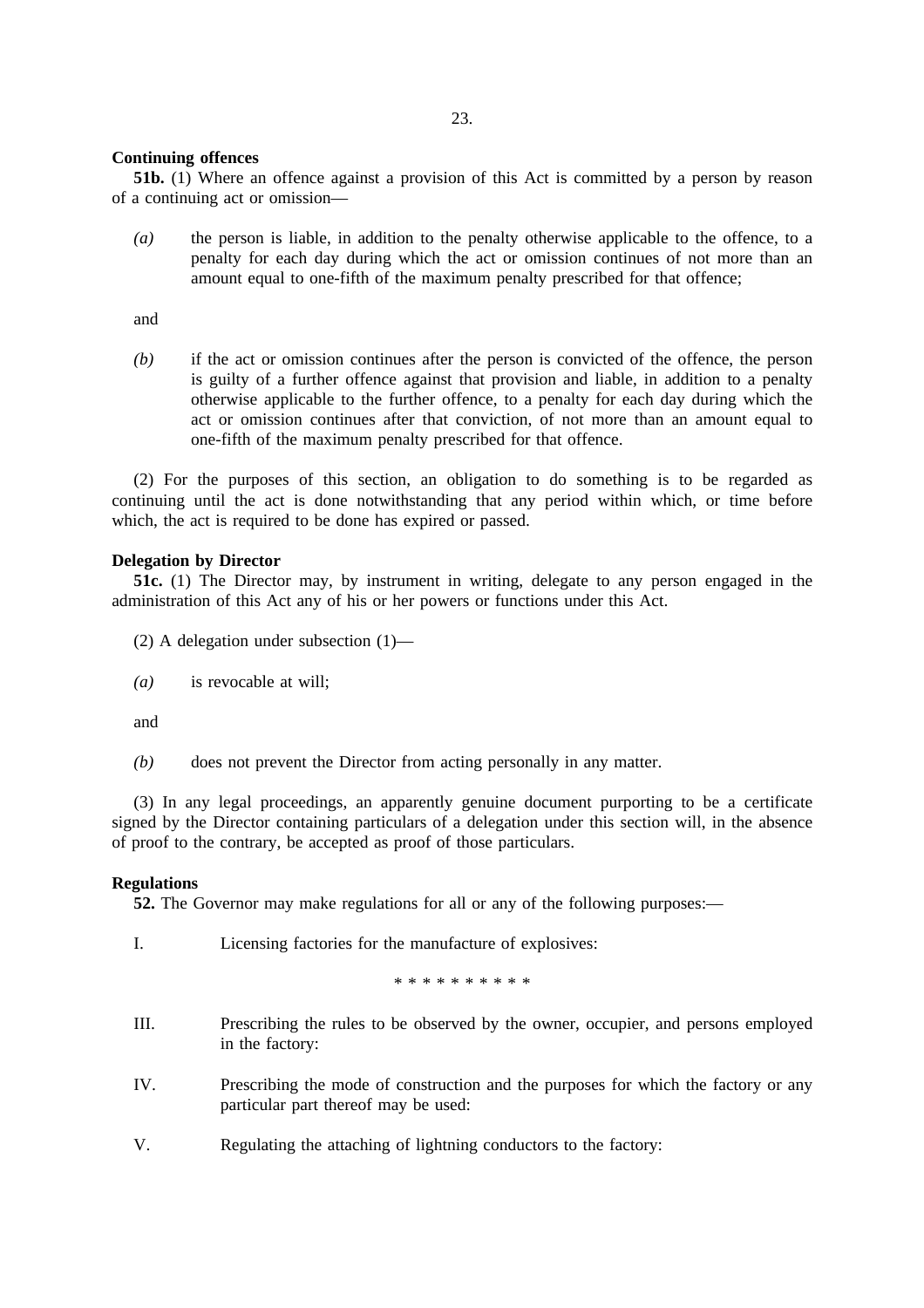- VI. Defining the part of the factory in which any particular explosive or ingredient shall be kept, the quantity that may be so kept, and the mode in which it shall be packed:
- VII. Regulating the use or retention in the factory of charcoal, oiled cotton, and any articles liable to spontaneous ignition, the cleaning of the building, the quantity of any explosives or ingredient that may be allowed in the factory or any part thereof at any one time, and prescribing the materials of which tools used may be made:
- VIII. Regulating in the factory or any part thereof the mixing, sifting, and carriage of any explosives or the ingredients thereof, persons smoking, and the introduction of fire, matches, or any substance or article likely to cause explosion by fire, or any iron, steel, or grit:
- IX. Regulating the employment in the factory of persons under the age of sixteen years:
- X. Prescribing the period for which licences may be issued and the effect (if any) of change of owners or occupiers of the factory:
- XI. Regulating the inspection of explosives and the marking of cases containing the same by an inspector before the removal of the explosives from the factory:
- XII. Generally for regulating any matter relating to factories which public safety or convenience may require:
- XIII. Licensing carriers of explosives:
- XIV. Prescribing the quantity and quality of explosives or of any particular kinds of explosive, and also the variety of explosives which may be carried in the same railway truck or vehicle of any kind:
- XV. Generally for regulating the carriage by land of explosives:
- XVI. The licensing by the Director of magazines and premises for the storage of explosives:
- XVII. The conveyance to, receipt at, delivering from, or storage in magazines and such premises of any explosives:
- XVIII. The inspection, examination, and testing from time to time of explosives stored in magazines and such premises:
- XIX. Providing for the storage of the several substances included in the definition of explosives in this Act in separate magazines and premises licensed as aforesaid, and prohibiting any of such substances being stored in the same magazine or premises with any other of such substances:
- XX. Prescribing the quantities and kinds of packages in which the several kinds of explosives may be received at and removed from any magazine or premises licensed as aforesaid: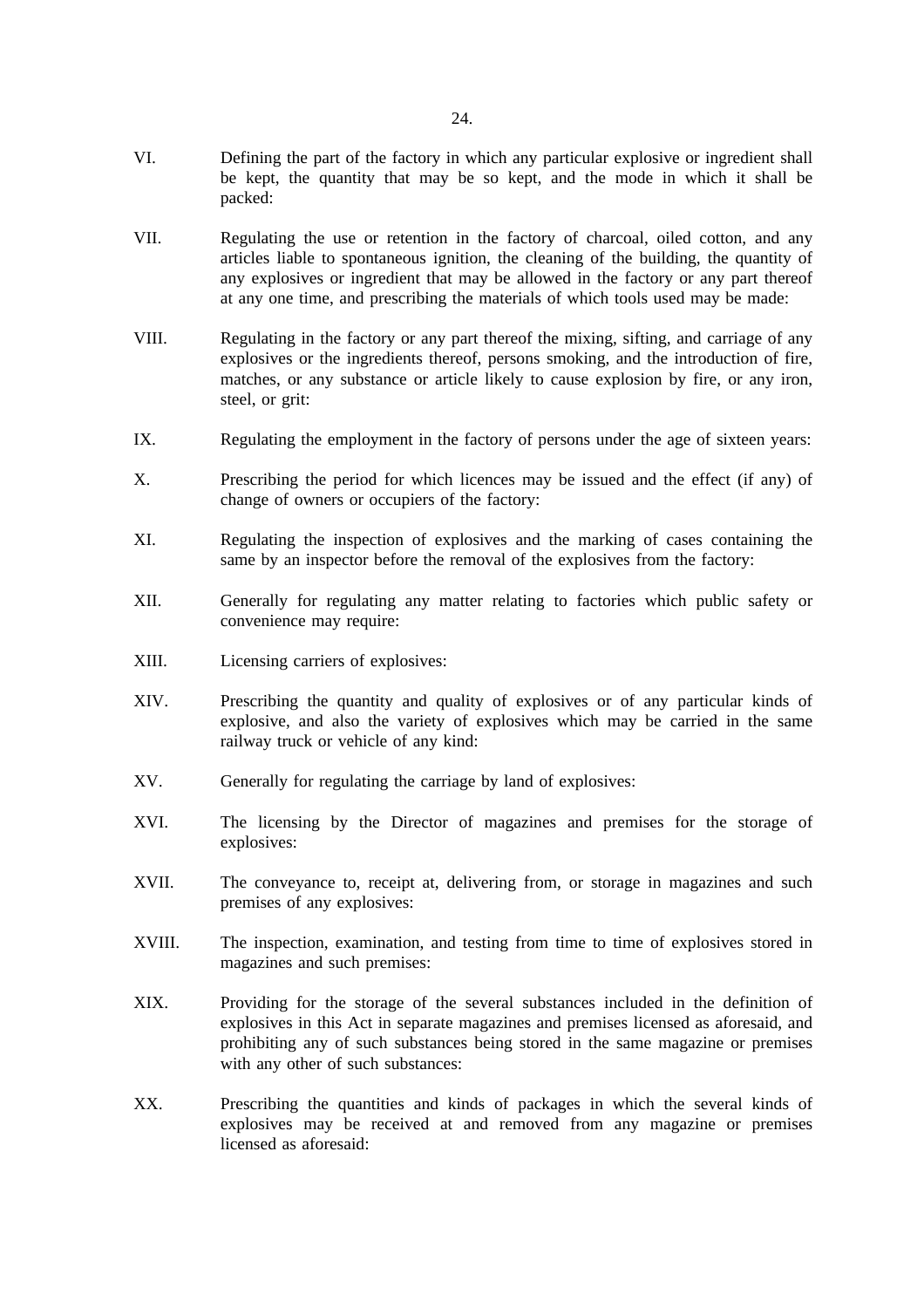- XXI. The inspection of explosives before being landed, transhipped, or received into a magazine:
- XXII. To regulate the carriage of explosives in any ship or boat:
- XXIII. The definition of safety cartridges and safety fuses, and the exemption of such or any other explosives from all or any of the provisions of this Act, and the conditions (if any) of such exemption:
- XXIIIa. Regulating or restricting the mixing at any place of substances which, when mixed, form a product which can be used for blasting, and regulating or restricting the use of any such product for the purpose of blasting:
- XXIIIb. Prescribing any matters necessary or convenient to be prescribed for securing the due administration and enforcement of this Act:
- XXIIIc. Regulating and controlling the sale of explosives and providing for the licensing of sellers of explosives the conditions upon which and the persons to whom explosives of any particular class or classes or generally may be sold:
- XXIIId. Regulating and controlling the keeping or storing of explosives and the display of explosives in or about any premises or places whatsoever:
- XXIIIe. Regulating and controlling the importation into the State of any explosives:
- XXIIIea. Regulating and controlling the use of fireworks and other explosives for, or in connection with, entertainment:
- XXIIIf. Prescribing the form of the notice to be given by the master of a ship under section 33 of this Act and the manner in which it is to be given:
- XXIIIg. Prescribing the conditions upon which licences under this Act will be granted and making provision for or in relation to the suspension and revocation by the Director of such licences:
- XXIIIh. Prescribing the amount and providing for payment of any fees or charges for the purposes of this Act:
- XXIV. Prescribing fines not exceeding a division 6 fine for contravention of any regulation.

## **Magazines in municipalities**

**53.** No regulation nor any licence issued under this Act shall be construed to authorize the storage of any explosive in any municipality contrary to the provisions of any by-law made by the council of that municipality.

#### **Continuance of regulations**

**54.** All regulations relating to explosives made pursuant to the *Marine Board and Navigation Acts, 1881 to 1933*, shall, so far as not inconsistent with this Act, continue in force as if made under this Act until expressly or impliedly repealed by regulations made under this Act.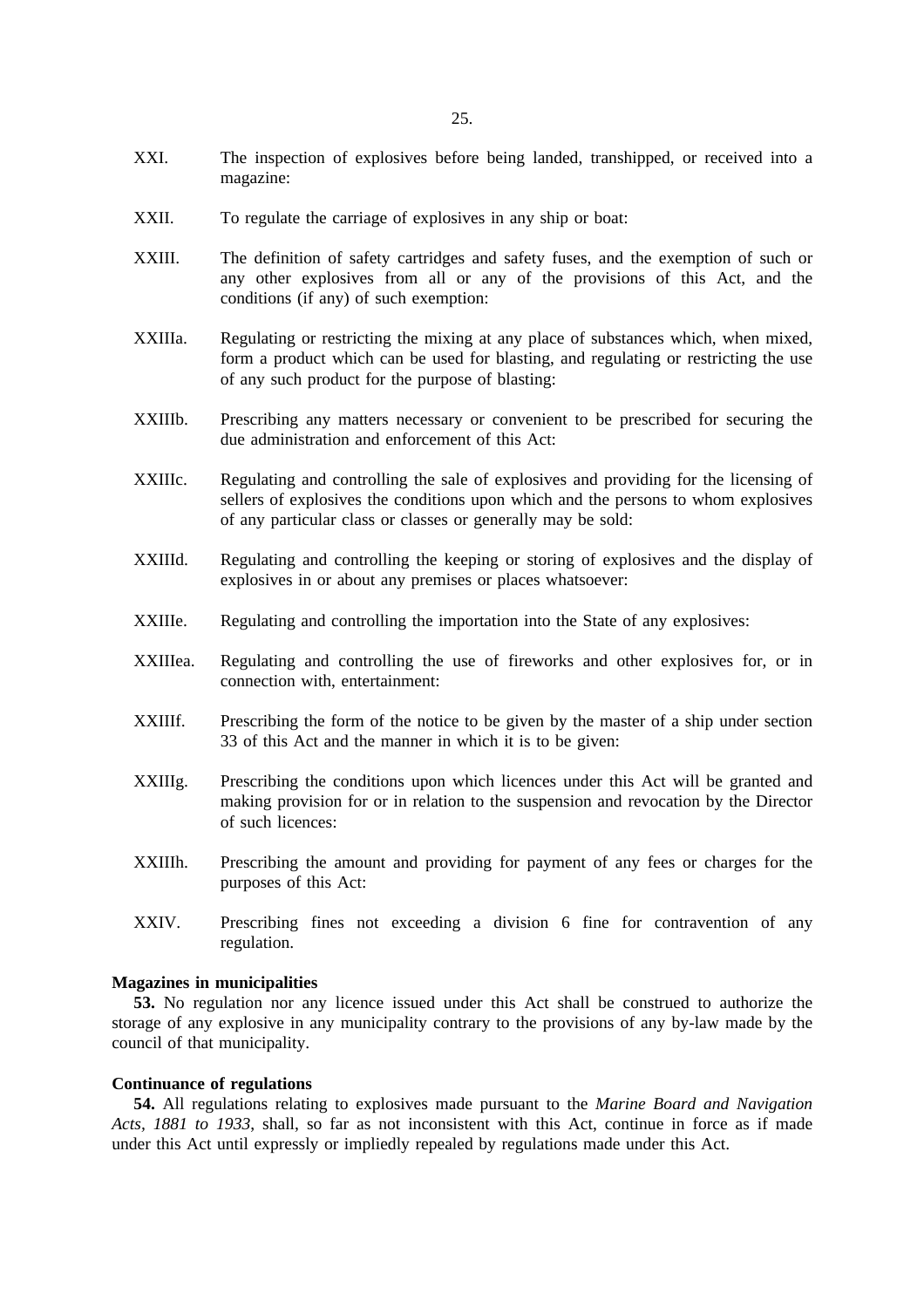## **Saving provision**

**55.** The provisions of this Act shall be construed as in addition to and not in substitution for the provisions of the *Harbors Act, 1936*, and the *Marine Act, 1936*.

## **Summary proceedings**

**56.** All proceedings for offences against this Act shall be disposed of summarily.

## **Financial provision**

**57.** The moneys required for the purposes of this Act shall be paid out of moneys provided by Parliament for those purposes.

## **Repeal of s. 189 of Harbors Act, 1936**

**58.** Section 189 of the *Harbors Act, 1936*, is hereby repealed.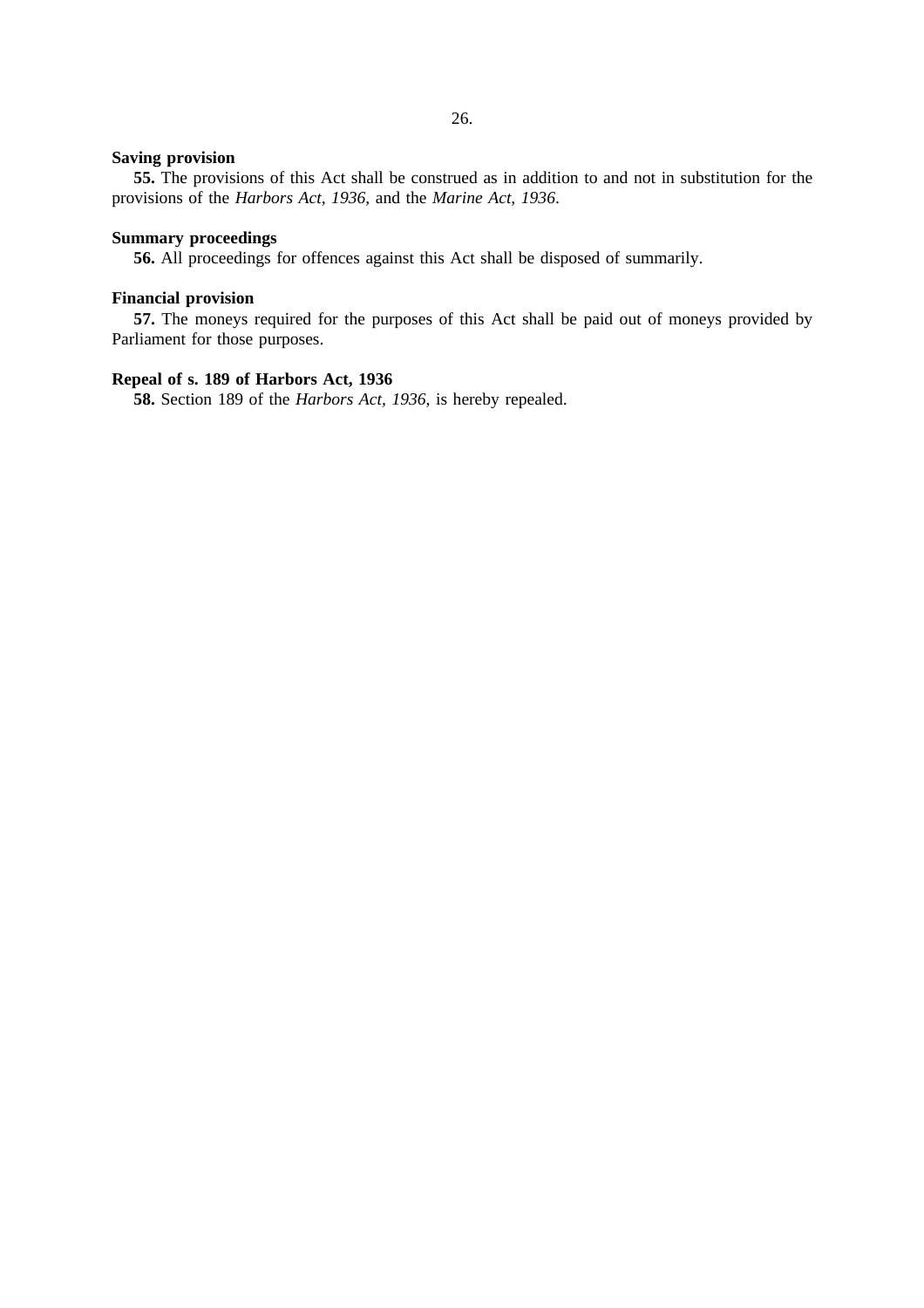# THE SCHEDULE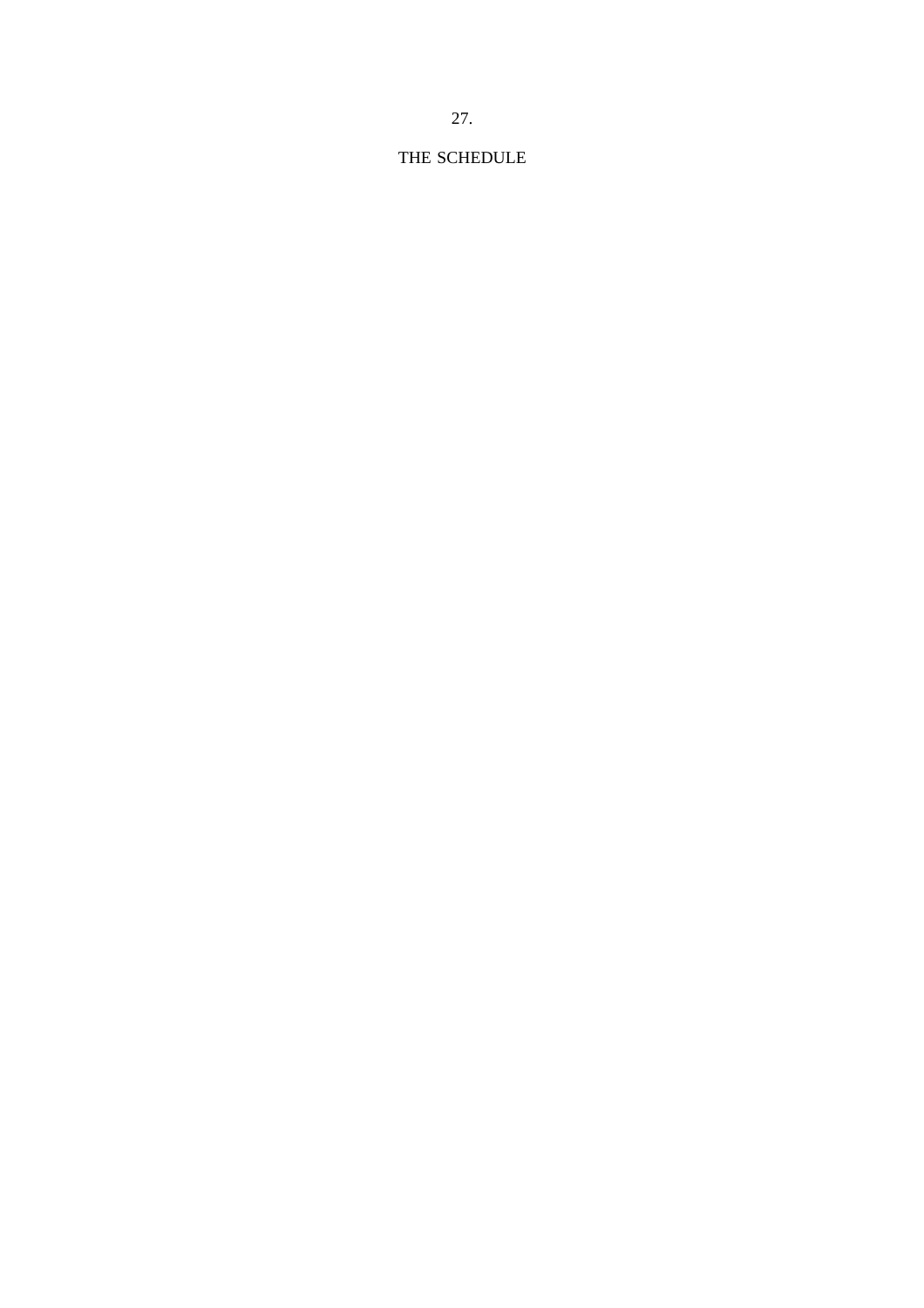### **APPENDIX 1**

## **LEGISLATIVE HISTORY**

### **Transitional Provisions**

(*Transitional provision from Statutes Amendment (Chief Inspector) Act 1993, s. 65*)

65. This Act does not affect the appointment of any person as an inspector before the commencement of this Act (other than as a Chief Inspector).

#### **Legislative History**

- $\ddot{\phantom{0}}$ Legislative history prior to 3 February 1976 appears in marginal notes and footnotes included in the consolidation of this Act contained in Volume 4 of The Public General Acts of South Australia 1837-1975 at page 13.
- Legislative history since 3 February 1976 (**entries in bold type indicate amendments incorporated**  $\ddot{\phantom{a}}$ **since the last reprint**) is as follows:

Section 4: definition of "chief inspector" repealed and definition of "the

| Director" inserted in its place by 1, 1993, s. $16(a)$ |                                                                          |  |
|--------------------------------------------------------|--------------------------------------------------------------------------|--|
|                                                        | definition of "inspector" amended by 1, 1993, s. $16(b)$                 |  |
| Section $6(1)$ :                                       | amended by 1, 1993, s. 17                                                |  |
| Section 9:                                             | substituted by 1, 1993, s. 18                                            |  |
| Section $11(2)$ :                                      | amended by 16, 1990, s. 2                                                |  |
| Section $12(3)$ :                                      | substituted by 16, 1990, s. 3                                            |  |
| Section $12(4)$ :                                      | inserted by 16, 1990, s. 3                                               |  |
| Section $13(1)$ :                                      | amended by 16, 1990, s. 4(a)                                             |  |
| Section $13(2)$ :                                      | repealed by 16, 1990, s. 4(b)                                            |  |
| Section $16(2)$ :                                      | substituted by 16, 1990, s. 5                                            |  |
| Section 18:                                            | substituted by 16, 1990, s. 6                                            |  |
| Section $19(1)$ :                                      | substituted by 16, 1990, s. 7; amended by 1, 1993, s. 19(a)              |  |
| Section $19(2)$ :                                      | amended by 1, 1993, s. 19(b)                                             |  |
| Section $20(2)$ :                                      | amended by 1, 1993, s. 20                                                |  |
| Section $21(1)$ :                                      | amended by 1, 1993, s. 21(a)                                             |  |
| Section $21(2)$ :                                      | amended by 1, 1993, s. 21(b)                                             |  |
| Section $21(3)$ :                                      | amended by 1, 1993, s. 21(c)                                             |  |
| Section $21(4)$ :                                      | substituted by 16, 1990, s. 8                                            |  |
| Section $21(5)$ :                                      | inserted by 16, 1990, s. 8; amended by 1, 1993, s. 21(d)                 |  |
| Section $22(1)$ :                                      | amended by 1, 1993, s. 22(a)                                             |  |
| Section $22(3)$ :                                      | substituted by 16, 1990, s. 9                                            |  |
| Section $22(4)$ :                                      | inserted by 16, 1990, s. 9; amended by 1, 1993, s. 22(b)                 |  |
| Section $23(1)$ :                                      | amended by 1, 1993, s. 23                                                |  |
| Section $23(3)$ :                                      | substituted by 16, 1990, s. 10; amended by 71, 1992, s. 3(1)<br>(Sched.) |  |
| Section $23(4)$ :                                      | inserted by 16, 1990, s. 10                                              |  |
| Section 24:                                            | amended by 1, 1993, s. 24                                                |  |
| Section $25(1)$ :                                      | amended by 1, 1993, s. 25                                                |  |
| Section $27(1)$ :                                      | amended by 16, 1990, s. 11(a); 1, 1993, s. 26(a)                         |  |
| Section $27(2)$ :                                      | amended by 1, 1993, s. 26(b)                                             |  |
| Section $27(3)$ :                                      | repealed by 16, 1990, s. 11(b)                                           |  |
| Section 28:                                            | amended by 1, 1993, s. 27                                                |  |
| Section 28e(2):                                        | amended by 16, 1990, s. 12                                               |  |
| Section $29(3)$ :                                      | amended by 16, 1990, s. 13                                               |  |
| Section $31(2)$ :                                      | amended by 1, 1993, s. 28(a)                                             |  |
| Section $31(4)$ :                                      | substituted by 16, 1990, s. 14                                           |  |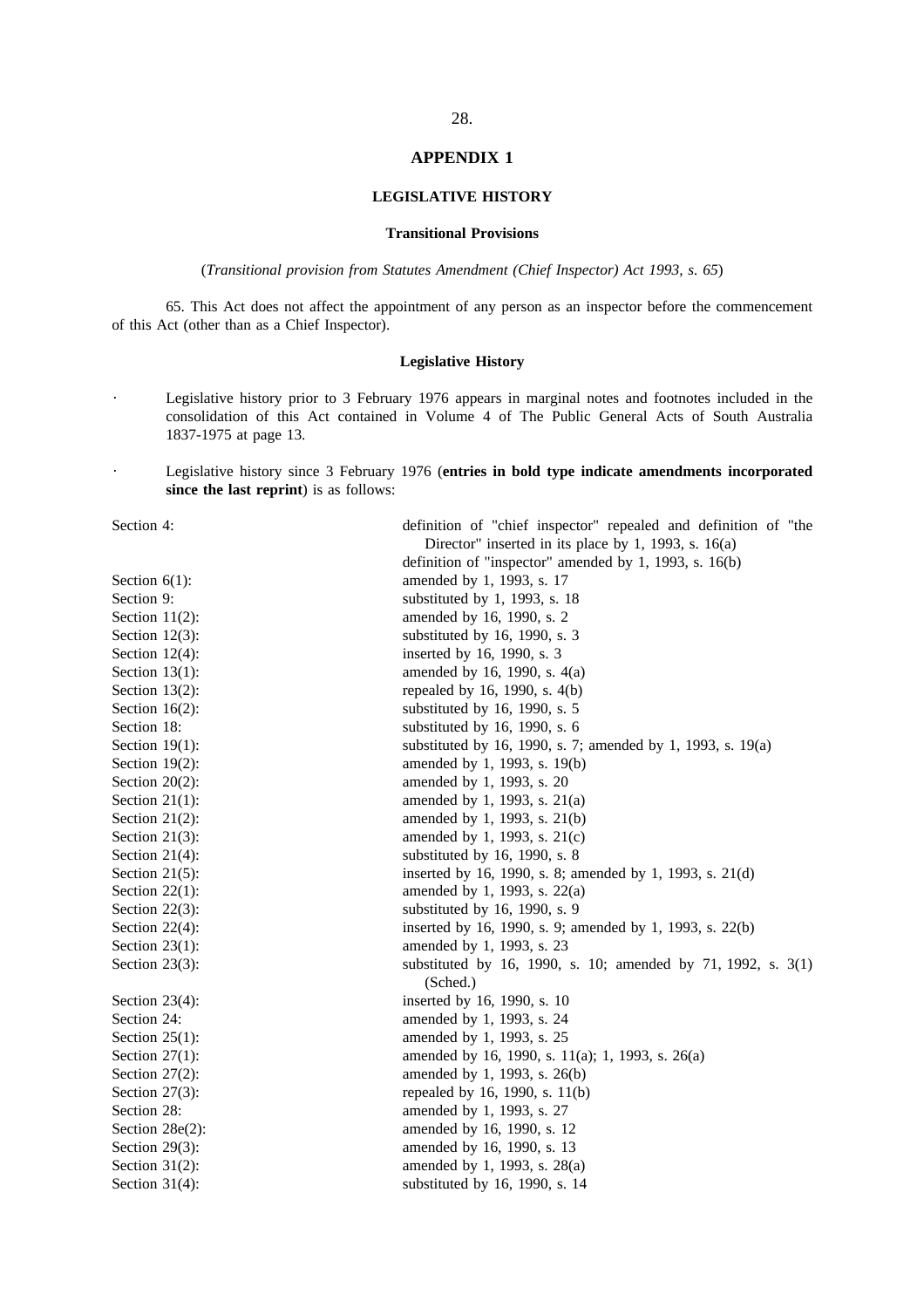Section 31(5): amended by 1, 1993, s. 28(b) Section 32(1): amended by 1, 1993, s. 29(a) Section 32(3): amended by 1, 1993, s. 29(b) Section 33(1): amended by 1, 1993, s. 30(a) Section 33(2): amended by 1, 1993, s. 30(b) Section 33(3): inserted by 16, 1990, s. 15 Section 34(3): inserted by 16, 1990, s. 16 Section 35(3): substituted by 16, 1990, s. 17 Section 35(4): amended by 1, 1993, s. 31 Section 36(2): substituted by 16, 1990, s. 18 Section 37(3): substituted by 16, 1990, s. 19 Section 37(4): amended by 1, 1993, s. 32 Section 38(2): substituted by 16, 1990, s. 20 Section 38(3): amended by 1, 1993, s. 33 Section 39(1): amended by 1, 1993, s. 34 Section 39(2): substituted by 16, 1990, s. 21 Section 42(1): amended by 1, 1993, s. 35 Section 43: **amended by 16, 1990, s. 22** Section 44: substituted by 16, 1990, s. 23 Section 44(3): amended by 1, 1993, s. 36 Section 46(1): amended by 1, 1993, s. 37 Section 47: amended by 1, 1993, s. 38 Section 48(3): substituted by 16, 1990, s. 24 Section 48(3a): inserted by 16, 1990, s. 24 Section 50(1): substituted by 16, 1990, s. 25 Section 50(1a): inserted by 16, 1990, s. 25 Section  $50(2)$ : substituted by 16, 1990, s. 25 Sections 51a and 51b: inserted by 16, 1990, s. 26 Section 51c: inserted by 1, 1993, s. 39 Section 52: amended by 5, 1982, s. 2; 16, 1990, s. 27; 1, 1993, s. 40